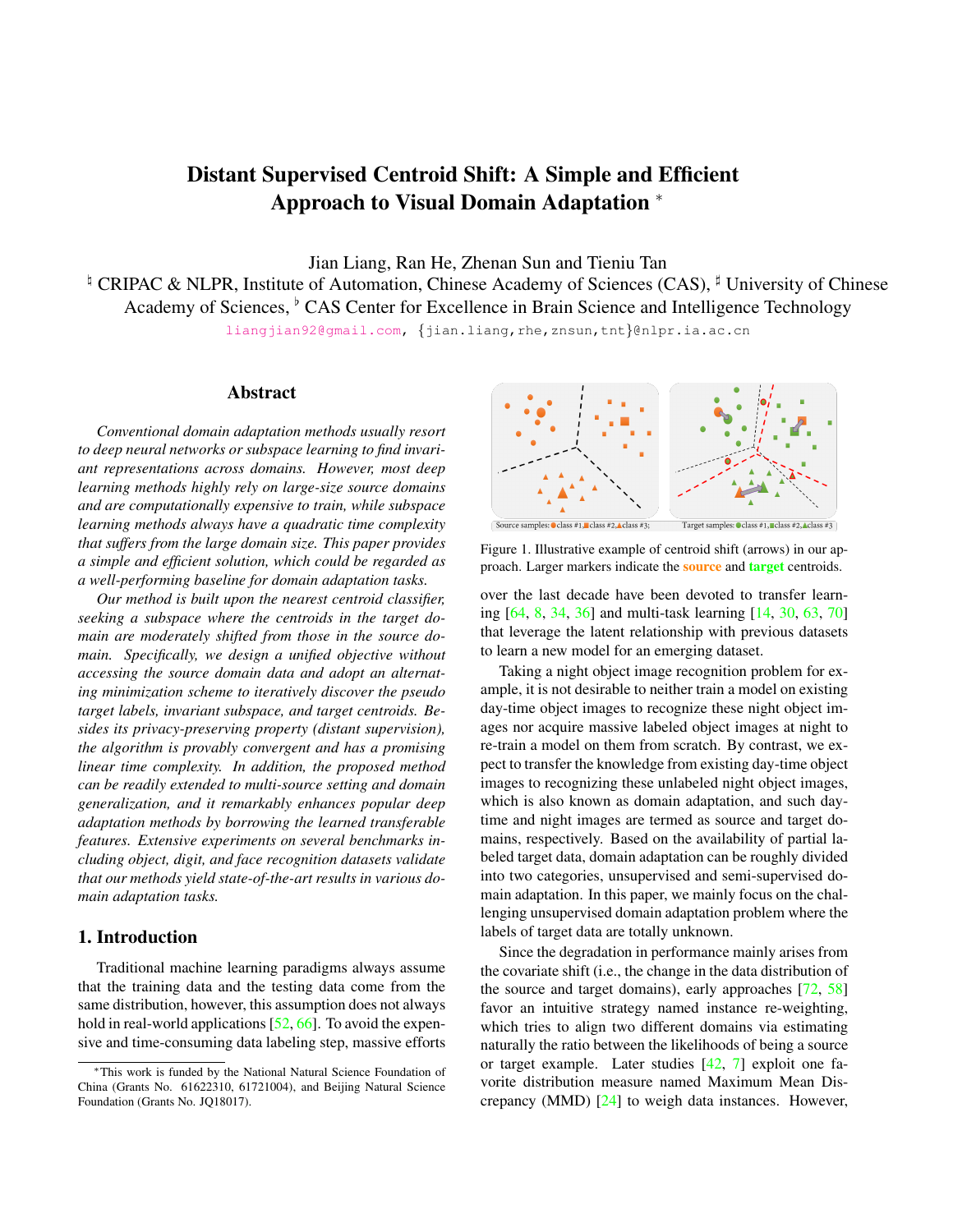these instance-based adaptation methods require the strict assumptions [\[52\]](#page-9-0) that are hard to satisfy.

Alternatively, a growing number of recent studies focus on learning transferable representations via deep neural networks or subspace discovery since they do not require the strong assumption. Deep domain adaptation methods are roughly divided into three main categories, discrepancybased methods [\[60,](#page-9-8) [39,](#page-9-9) [44,](#page-9-10) [73,](#page-9-11) [68\]](#page-9-12), adversarial-based methods [\[17,](#page-8-7) [38,](#page-9-13) [2,](#page-8-8) [63,](#page-9-3) [64\]](#page-9-2), and reconstruction-based methods [\[19,](#page-8-9) [3,](#page-8-10) [76\]](#page-9-14). However, these batch-wise deep learning methods cannot fully exploit the global information and address small-size source domains well. Subspace alignment methods  $[23, 15]$  $[23, 15]$  $[23, 15]$  try to align the subspaces (e.g., PCA) of different domains together. Later studies [\[59,](#page-9-15) [32,](#page-8-13) [73\]](#page-9-11) further consider the second-order and higher-order scatter matrices (moments) across different domains. These subspacecentric methods are rather easy and efficient to deploy, yet, they fail to minimize the data distributions between domains after aligning the subspaces. [\[41\]](#page-9-16) is a typical data-centric subspace discovery based approach that learns to project both domains onto one subspace where the cross-domain joint distribution discrepancy is minimized. Following studies [\[74,](#page-9-17) [36,](#page-8-2) [67\]](#page-9-18) are built upon [\[41\]](#page-9-16) by considering coupled projections, discriminative target structure and joint classifier learning, respectively. Even these data-centric methods achieve promising results, yet, they always involve a heuristic pseudo target label estimation step in the EM-like algorithm, making the overall optimization problem hard to converge theoretically. Additionally, all the methods mentioned above involve several large MMD matrices [\[41\]](#page-9-16), thus, they all have a quadratic time complexity w.r.t. the domain size and can not cope with large-scale datasets well.

In this paper, we propose a simple, efficient, yet effective approach via subspace discovery for unsupervised domain adaptation. Inspired by  $[12]$ , we develop a unified objective that assumes the centroids in the target domain are moderately shifted from those in the source domain, and each instance is closest to its corresponding centroid for both domains in the projected subspace. *Note that, this objective does not need to access the source domain data like [\[6\]](#page-8-15), making it a privacy-preserving method.* Then we adopt an alternating minimization scheme to iteratively discover the pseudo target labels, adaptive target centroids, and invariant subspace learning. Specifically, each subproblem has a closed-form solution. Theoretical analysis shows that our algorithm is convergent and efficient with a linear time complexity. In addition, the proposed method can be readily extended to multi-source setting and domain generalization, and it even remarkably enhances popular deep domain methods by borrowing the learned transferable features. Extensive experiments on several benchmarks including object (*i.e*., Office31 [\[55\]](#page-9-19), Office-Caltech [\[21\]](#page-8-16) and Office-Home [\[66\]](#page-9-1), VLCS [\[62\]](#page-9-20)), Digits, and face (*i.e*., PIE [\[1\]](#page-8-17)) recognition datasets validate that our methods achieve stateof-the-art results in the vanilla unsupervised domain adaptation, domain generalization, and multi-source domain adaptation tasks. Generally, our algorithm is impressively simple and efficient, making it a strong baseline for domain adaptation and generalization tasks.

### 2. Related Work

The last decade has witnessed a boom in studies towards domain adaptation and related applications. We refer the interested reader to [\[66,](#page-9-1) [9\]](#page-8-18) for a survey focusing on computer vision applications. As stated above, both feature transformation [\[51,](#page-9-21) [41,](#page-9-16) [74,](#page-9-17) [36\]](#page-8-2) and feature representation learning [\[19,](#page-8-9) [53,](#page-9-22) [63,](#page-9-3) [68,](#page-9-12) [53\]](#page-9-22) are much more favored by recent domain adaptation approaches. Here we analyze several most closely related work from both cases to our method.

Regarding shallow feature transformation based approaches, [\[36\]](#page-8-2) proposes a general objective in order to pursue that instances from the same class of both domains are dragged closer to each other, which includes many former methods [\[51,](#page-9-21) [41\]](#page-9-16) as special cases. Our method can be considered to be built upon  $\lceil 36 \rceil$  by developing a built-in classifier to infer the pseudo target labels, and it only acquires distant supervisions, *i.e*., class-wise Gaussian estimators of means and covariance matrices, instead of accessing the entire source domain data. Besides, previous methods always involve several large MMD matrices [\[41,](#page-9-16) [74,](#page-9-17) [36,](#page-8-2) [67\]](#page-9-18) in the optimization procedure with a  $\mathcal{O}(n^2)$  computation complexity, making it unsuitable for large-scale adaptation scenarios. In fact, there are several previous studies [\[11,](#page-8-19) [10\]](#page-8-20) that attempt to investigate Nearest Class Means (NCM) for domain adaptation. However, they merely integrate NCM with other domain adaptation models  $[61, 5]$  $[61, 5]$  $[61, 5]$  as a novel classifier, ignoring the distribution discrepancy after projection.

Benefiting from the rapid development of deep neural networks, deep domain adaptation methods achieve much better performance. Generally, a majority of them (e.g.,  $[65, 17, 60, 64, 68]$  $[65, 17, 60, 64, 68]$  $[65, 17, 60, 64, 68]$  $[65, 17, 60, 64, 68]$  $[65, 17, 60, 64, 68]$  $[65, 17, 60, 64, 68]$  $[65, 17, 60, 64, 68]$  $[65, 17, 60, 64, 68]$  $[65, 17, 60, 64, 68]$  equip the source domain a source classification loss function and design another cross-domain loss function (e.g., MMD or adversarial loss in Generative Adversarial Network (GAN) [\[22\]](#page-8-22)) to align two domains. SimNet [\[53\]](#page-9-22) replaces the conventional source classifier (e.g., soft-max) with a prototype similarity-based classifier and adopts a domain discriminator for domain confusion, which achieves state-of-the-art performances. Furthermore, [\[19\]](#page-8-9) utilizes a reconstruction loss for target domain and [\[53\]](#page-9-22) designed a similarity-based classifier for labeled source domain. However, these methods are always optimized in a batch-wise manner, making it not suitable to minimize a global loss function like MMD. Our approach, applied to learned transferable features extracted from finetuned models and deep domain adaptation methods like DAN [\[39\]](#page-9-9), RevGrad [\[17\]](#page-8-7) and GTA [\[56\]](#page-9-25), achieves better per-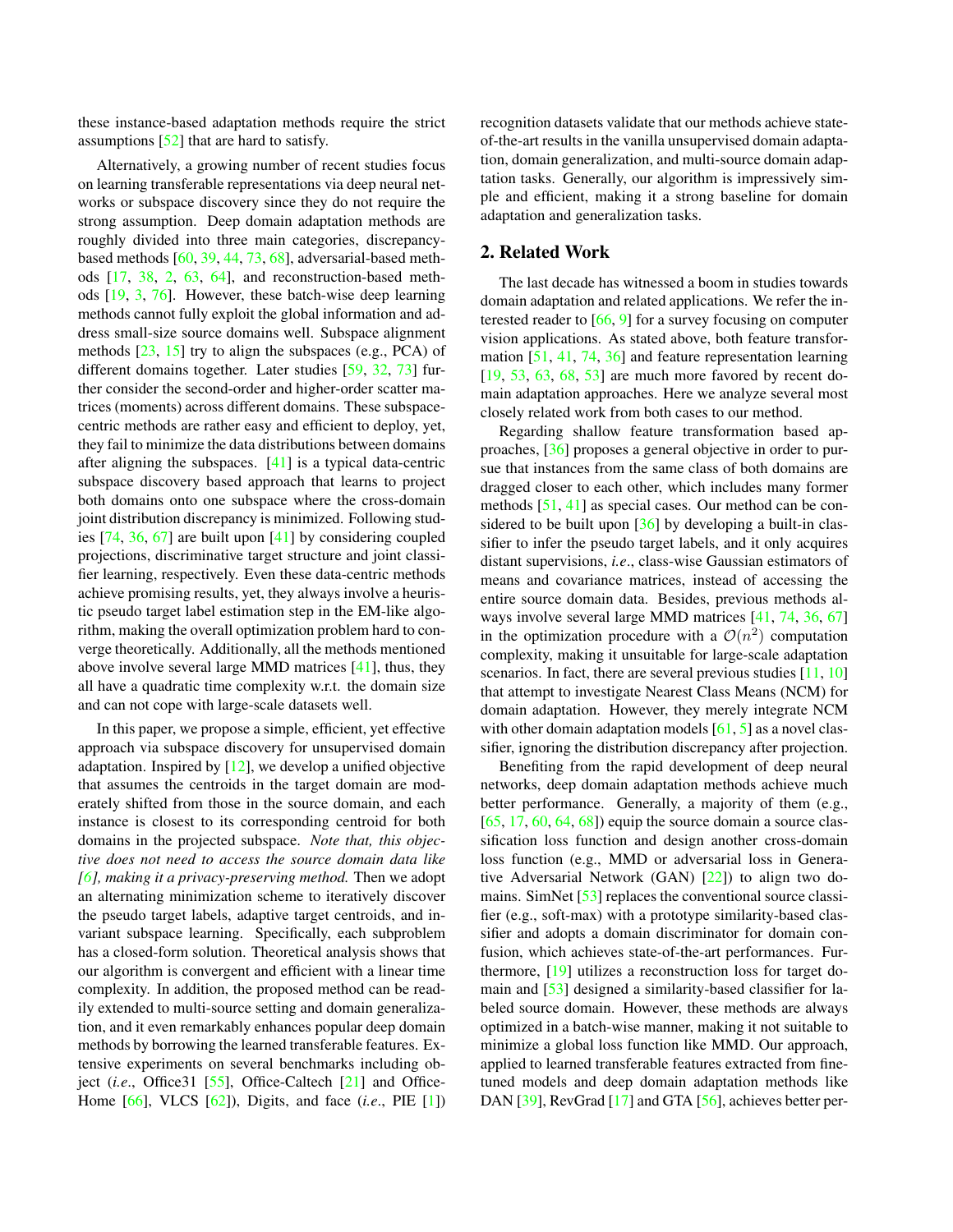formance to these more complex methods and is expected to be incorporated directly into the network structure.

# 3. Methodology

### 3.1. Problem Definition

In conventional domain adaptation with two domains, we have access to labeled images  $X_s = \{(x_i^s, y_i^s)\}_{i=1}^{n_s}$ drawn from a source domain distribution  $p_s(x, y)$  and target images  $X_t = \{(x_i^t, y_i^t)\}_{i=1}^{n_t}$  drawn from a target domain distribution  $p_t(x, y)$ . It is commonly assumed that the label space of both domains are identical, i.e.,  $y_i^s, y_i^t \in$  $[1, 2, \cdots, C]$  and the length of domain feature space is the same, i.e.,  $x_i^s, x_i^t \in \mathbf{R}^d$ . Note that, in the unsupervised setting, we have no information about the labels on the target domain. Without loss of generality, we assume that each feature vector is normalized to satisfy  $||x_i^q||^2 = 1, q \in$  $\{s, t\}$ , then zero-centered, i.e.,  $\sum_i x_i^s = \mathbf{0}$  and  $\sum_i x_i^t = \mathbf{0}$ .

In fact, instead of using the original data in the source domain, we only require the number of samples in each class (i.e.,  $m_r$ ), the maximum likelihood estimators of the means  $\hat{\mu}_r$ , and covariance matrices  $\hat{\Sigma}_r$ ,  $r = [1, 2, \cdots, C]$ if we assume the data of the  $r$ -th class in the source domain follow a d-variate Gaussian distribution. Obviously, these two estimators are defined as  $\hat{\mu}_r = \frac{1}{m_r} \sum_{y_i^s = r} x_i^s$  and  $\hat{\Sigma}_r = \frac{1}{m_r}\sum_{y_i^s = r} (x_i^s - \hat{\mu}_r)(x_i^s - \hat{\mu}_r)^T$ , respectively.

# 3.2. Formulation

To tackle the covariate shift, we propose a shallow feature transformation based domain adaptation method. Our method consists of two main components, *i.e*., source domain classification and target domain classification, and relate these two parametric classifiers by assuming small perturbations on parameters [\[71\]](#page-9-26). Since we have no access to the labels on the target domain, it is hard to directly consider a target domain classification task as well as some conditional distribution discrepancies. To address this issue, JDA [\[41\]](#page-9-16) exploits the pseudo target labels as supervision signals for feature transformation learning. This strategy has proven to work well for unsupervised domain adaptation and has been re-utilized by later works [\[74,](#page-9-17) [36\]](#page-8-2). Thus, we also consider such a discriminative component to deal with pseudo-labeled target instances.

Inspired by the popular supervised adaptive feature reduction method  $[12]$ , we first introduce a feature transformation matrix  $W \in \mathbf{R}^{k \times d}$  for the labeled source data points and expect the following objective with respect to W to be minimized as much as possible.

$$
\min_{W} \frac{\sum_{i} d_{W}(x_{i}^{s}, \hat{\mu}_{y_{i}^{s}})}{\sum_{i} d_{W}(x_{i}^{s}, \hat{\mu})} = \frac{\sum_{r} \sum_{y_{i}^{s}=r} d_{W}(x_{i}^{s}, \hat{\mu}_{r})}{\sum_{i} d_{W}(x_{i}^{s}, \mathbf{0})}, \quad (1)
$$

where  $d_W(x, x') = ||Wx - Wx'||_2^2$ , and  $\hat{\mu}^s = \mathbf{0}$  denotes the overall mean in the source domain. Furthermore, we can rewrite the objective above as

$$
\min_{W} \frac{\text{trace}(WS_w^s W^T)}{\text{trace}(WS_t^s W^T)},\tag{2}
$$

where  $S_w^s = \sum_i (x_i^s - \hat{\mu}_{y_i^s})(x_i^s - \hat{\mu}_{y_i^s})^T = \sum_{r=1}^{C} m_r \hat{\Sigma}_r$ and  $S^s_t = \sum_i (x^s_i) (x^s_i)^T = S^s_w + \sum_r m_r (\hat{\mu}_r - \mathbf{0}) (\hat{\mu}_r - \mathbf{0})^T$ are also well known as the within-class scatter and the total scatter matrices in the source domain, respectively.

The only information we know about the target domain is that it shares the same classes with the source domain, therefore, we also expect that data points from the target domain are well separated as those from the source domain,

$$
\min_{W, \hat{\mu}_r^t, \hat{y}_i^t} \frac{\sum_{r} \sum_{\hat{y}_i^t = r} d_W(x_i^t, \hat{\mu}_r^t)}{\sum_{i} d_W(x_i^t, \mathbf{0})}.
$$
 (3)

Since no labels are available for the target domain, we also need to estimate the optimal pseudo label  $\hat{y}_i^t$  for each target instance and the target means  $\hat{\mu}_r^t$ ,  $1 \le r \le C$ .

For simplicity, we follow the popular framework to learn a unique projection  $W$  for two different domains. Different from previous works [\[41,](#page-9-16) [74,](#page-9-17) [36\]](#page-8-2) that generate pseudo target labels via merely exploiting the source data points, we aim to obtain a self-training target classifier and assume that the parameters are shifted from the parameters in the source classifier [\[71\]](#page-9-26). Concretely, we adopt the nearest centroid classifier and force the target centroids are close to their corresponding source centroids in Fig. [1,](#page-0-0) that is to say, we want to minimize the following objective function:

$$
\begin{split} \min_{W,\Delta_r^t,\hat{y}_i^t} \frac{\sum_r \sum_{y_i^s=r} d_W(x_i^s,\hat{\mu}_r)}{\sum_i d_W(x_i^s,\mathbf{0})} + \sum_r \beta_r \|W\Delta_r\|_2^2 \\ &+ \frac{\sum_r \sum_{\hat{y}_i^t=r} d_W(x_i^t,\hat{\mu}_r+\Delta_r)}{\sum_i d_W(x_i^t,\mathbf{0})}, \end{split} \tag{4}
$$

where  $\Delta_r \in \mathbf{R}^{d \times 1}$ ,  $1 \le r \le C$  are the the so-called perturbation variables and  $\beta_r$  are the trade-off parameters which rely on the cluster size of each class.

For the sake of simple optimization, we reformulate these three terms in one trace-ratio objective and obtain a relaxed ratio-trace objective in the following,

<span id="page-2-1"></span><span id="page-2-0"></span>
$$
\min_{W,\Delta_r^t, \hat{y}_i^t} \frac{\text{trace}(W(S_w^s + S_w^t + \sum_r \beta_r \Delta_r \Delta_r^T + \lambda I)W^T)}{\text{trace}(W(S_i^s + S_i^t)W^T)},
$$
\n
$$
\leftrightarrow \min_{W,\Delta_r^t, \hat{y}_i^t} \text{trace}\left\{\frac{W(S_w^s + S_w^t + \sum_r \beta_r \Delta_r \Delta_r^T + \lambda I)W^T}{W(S_i^s + S_i^t)W^T}\right\},
$$
\n
$$
s.t. W(S_i^s + S_i^t)W^T = I,
$$
\n(6)

<span id="page-2-2"></span>where  $S_w^t = \sum_i (x_i^t - \hat{\mu}_{\hat{y}_i^t} - \Delta_{\hat{y}_i^t})(x_i^t - \hat{\mu}_{\hat{y}_i^t} - \Delta_{\hat{y}_i^t})^T$  and  $S_t^t = \sum_i (x_i^t)(x_i^t)^T$  are the corresponding scatter variances in the target domain. In fact, to avoid a solution where all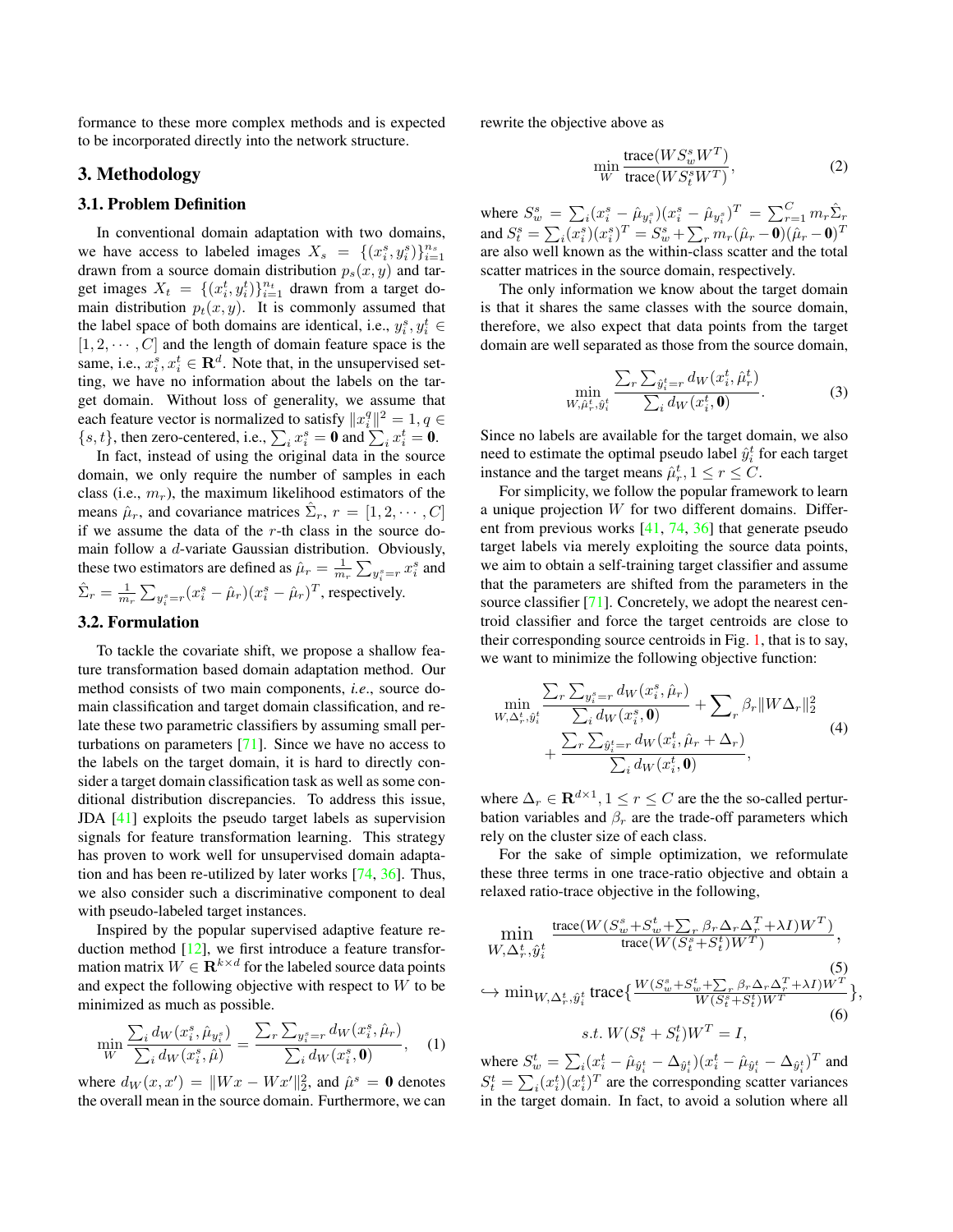the rows in  $W$  are identical [\[46\]](#page-9-27), we impose an orthonormal constraint  $W(S_t^s + S_t^t)W^T = I$  on the projection W. Under this constraint, Fukunaga [\[16\]](#page-8-23) showed that Eq. [\(5\)](#page-2-0) is essentially identical to Eq. [\(6\)](#page-2-1). Besides, we follow previous works [\[41,](#page-9-16) [74,](#page-9-17) [36,](#page-8-2) [51\]](#page-9-21) in this literature and impose a regularization parameter  $\lambda$  to guarantee the optimization problem to be well-defined.

#### 3.3. Optimization

To optimize the above objective in Eq.  $(6)$ , we exploit a popular alternating optimization scheme. In the following, we provide the solutions to each sub-problem.

W-step: Once we fix these two other groups of variables  $\{\Delta_r^t\}_{r=1}^C$  and  $\{\hat{y}_i^t\}_{i=1}^{n_t}$ , the objective function w.r.t. W becomes a classical ratio-trace optimization problem:

$$
\min_{W \in \mathbf{R}^{k \times d}} \text{trace}\{(WS_t W^T)^{-1}(W(S_w + \lambda I)W^T)\}, \tag{7}
$$

where  $S_t = S_t^s + S_t^t$  and  $S_w = S_w^s + S_w^t + \sum_r \beta_r \Delta_r \Delta_r^T$ are two  $d \times d$  scatter variance matrices. Interestingly, this problem can be efficiently solved by generalized eigenvalue decomposition (GEVD)  $S_t w_a = \gamma_a (S_w + \lambda I) w_a$ , where  $\gamma_a$ is the  $a$ -th smallest generalized eigenvalue. The matrix  $W$ is then constituted of the corresponding eigenvectors  $w_a \in$  $\mathbf{R}^{d\times 1}, 1\leq a\leq k$  as rows.

 $\hat{Y}^{t}$ -step: Once we obtain the domain-invariant projection W and perturbation variables  $\{\Delta_r^t\}_{r=1}^C$ , the objective function w.r.t.  $\{\hat{y}_i^t\}_{i=1}^{n_t}$  has the form

$$
\min_{\{\hat{y}_i^t\}_{i=1}^{n_t}} \text{trace}\{(WS_t W^T)^{-1} (WS_w W^T)\}\
$$
\n
$$
= \sum_{i=1}^{n_t} \min_{\hat{y}_i^t \in [1, C]} \{(x_i^t - \hat{\mu}_{\hat{y}_i^t} - \Delta_{\hat{y}_i^t})^T S_p (x_i^t - \hat{\mu}_{\hat{y}_i^t} - \Delta_{\hat{y}_i^t})\}, \text{ (8)}
$$
\n
$$
= \sum_{i=1}^{n_t} \{(x_i^t)^T S_p (x_i^t) + \max_{\hat{y}_i^t \in [1, C]} (h_{\hat{y}_i^t} x_i^t - b_{\hat{y}_i^t})\},
$$

where  $S_p = W^T (W S_t W^T)^{-1} W$  is a positive definite matrix, and the parameters in the classification function  $f_r(x_i^t) = h_rx_i^t - b_r$  of the r-th class are  $h_r = 2(\hat{\mu}_r +$  $(\Delta_r)S_p \in \mathbf{R}^{1 \times d}$  and  $b_r = -(\hat{\mu}_r + \Delta_r)^T S_p(\hat{\mu}_r + \Delta_r)$ , respectively. That is to say, we can estimate each the pseudo target label  $\hat{y}_i^t$  independently via the following rule

<span id="page-3-0"></span>
$$
\hat{y}_i^t = \arg \max_{r \in [1, C]} h_r x_i^t - b_r.
$$
 (9)

∆-step: Once we get the domain-invariant projection W and pseudo target labels  $\{\hat{y}_i^t\}_{i=1}^{n_t}$ , the objective function w.r.t. each perturbation variable  $\Delta_r$  can be written as

$$
\min_{\Delta_r} \text{trace}\left\{S_p\left(\sum_{\hat{y}_i^t=r} (x_i^t - \hat{\mu}_r - \Delta_r)(x_i^t - \hat{\mu}_r - \Delta_r)^T + \beta_r \Delta_r \Delta_r^T\right)\right\},
$$
\n
$$
\Rightarrow \min_{\Delta_r} \text{trace}\left\{S_p\left((\beta_r + n_r)\Delta_r \Delta_r^T - 2\sum_{\hat{y}_i^t=r} (x_i^t - \hat{\mu}_r)\Delta_r^T\right)\right\},
$$
\n
$$
\Rightarrow \min_{\Delta_r} (\Delta_r - \frac{\sum_{\hat{y}_i^t=r} x_i^t - n_r \hat{\mu}_r}{\beta_r + n_r})^T S_p(\Delta_r - \frac{\sum_{\hat{y}_i^t=r} x_i^t - n_r \hat{\mu}_r}{\beta_r + n_r}),
$$
\n(10)

where  $n_r$  is the size of the r-th class in the target domain. Since  $S_p$  is easily proven to be a positive definite matrix, *i.e.*,  $\forall x \in \mathbf{R}^{d \times 1}$ ,  $x^T S_p x \ge 0$ . Thus, the optimal variable  $\Delta_r$  can be obtained via the following equation

<span id="page-3-1"></span>
$$
\Delta_r = (\sum_{\hat{y}_i^t = r} x_i^t - n_r \hat{\mu}_r) / (\beta_r + n_r), r \in [1, C], \quad (11)
$$

and 
$$
\hat{\mu}_r + \Delta_r = (\beta_r \hat{\mu}_r + \sum_{\hat{y}_i^t = r} x_i^t) / (\beta_r + n_r).
$$
 (12)

Carefully checking the term above, we can easily discover that the learned perturbations indeed place the optimal target centroids/ prototypes in the routines between source class means and pseudo target class means. Besides, when the value  $\beta_r/n_r$  becomes larger, the learned target centroids are much closer to their corresponding source class means.

Towards this end, we have provided three closed-form solutions in Eq.  $(7)$ , Eq.  $(9)$ , and Eq.  $(11)$  for each subproblem, and the complete algorithm is summarized in Algorithm. [1.](#page-3-2)

<span id="page-3-2"></span>Algorithm 1 Unsupervised Domain Adaptation with Minimum Centroid Shift (MCS)

- **Input:** Source domain information  $\{m_r, \hat{\mu}_r, \hat{\Sigma}_r\}_{r=1}^C$  and target domain  $\{x_i^t\}_{i=1}^{n_t}$ ; subspace dimensionality k, parameters  $\lambda$ and  $\alpha$ , inner/ outer maximum iterations  $T_i = 5$  and  $T_o = 10$ .
- **Output:** Feature transformation matrix  $W \in \mathbb{R}^{k \times d}$ , perturbation variables  $\{\Delta_r\}_{r=1}^C$  and target labels  $\{\hat{y}_i^t\}_{i=1}^{n_t}$ .
- 1: Compute the scatter matrices  $S_w^s, S_t^s, S_t^t$ ;
- 2: Initialize  $S_w^t$  and  $\Delta_r$  as 0, and calculate W via Eq. [\(7\)](#page-2-2)
- 3: Estimate  $\{\hat{y}_i^t\}_{i=1}^{n_t}$  using W and  $\{\hat{\mu}_r\}_{r=1}^C$  and update  $S_w^t$ ;
- 4: Compute the size of the r-th target class  $l_r$  and let  $\beta_r = \alpha * l_r$ ;
- 5: while not converge iter  $\leq T_o$  do
- 6: while not converge and iter  $\leq T_i$  do
- 7: Update perturbation variables  $\{\Delta_r\}_{r=1}^C$  via Eq. [\(11\)](#page-3-1);
- 8: Update pseudo target labels  $\{\hat{y}_i^t\}_{i=1}^{n_t}$  via Eq. [\(9\)](#page-3-0);
- 9: end while
- 10: Update  $S_w^t$  and solve the GEVD problem in Eq. [\(7\)](#page-2-2) for W. 11: end while

### 3.4. Convergence and Time Complexity

It is obvious that each solution above (*i.e*., Eqs. [\(7\)](#page-2-2), [\(9\)](#page-3-0), [\(11\)](#page-3-1)) monotonically decreases the overall objective function trace $\{(WS_tW^T)^{-1}(W(S_w + \lambda I)W^T)\}\$ in each iteration and the objective value is always larger than zero, that is to say, the proposed iterative algorithm in Algorithm. [1](#page-3-2) converges to the local minimizer after certain iterations.

Regarding the computation complexity, the GEVD step occupies  $\mathcal{O}(kd^2)$ , other matrix multiplies occupy  $\mathcal{O}(n_t d^2 +$  $n_t dk$ ), and the  $\hat{Y}^t$  step occupies  $\mathcal{O}(Cn_t k^2 + Cn_t d +$  $(k<sup>3</sup>)$ . In summary, the overall complexity of our method is  $\mathcal{O}(T_kkd^2 + T_iT_oCn_t d)$ . When compared with massive pre-vious methods [\[41,](#page-9-16) [74,](#page-9-17) [36,](#page-8-2) [67\]](#page-9-18) with  $\mathcal{O}(n^2)$  complexity, our method is more favorable by large-scale datasets. *Specifically, for large-scale digit datasets like SVHN and MNIST, previous methods (eg., [\[41,](#page-9-16) [74,](#page-9-17) [36,](#page-8-2) [67\]](#page-9-18)) are not flexible due to the limited memory.*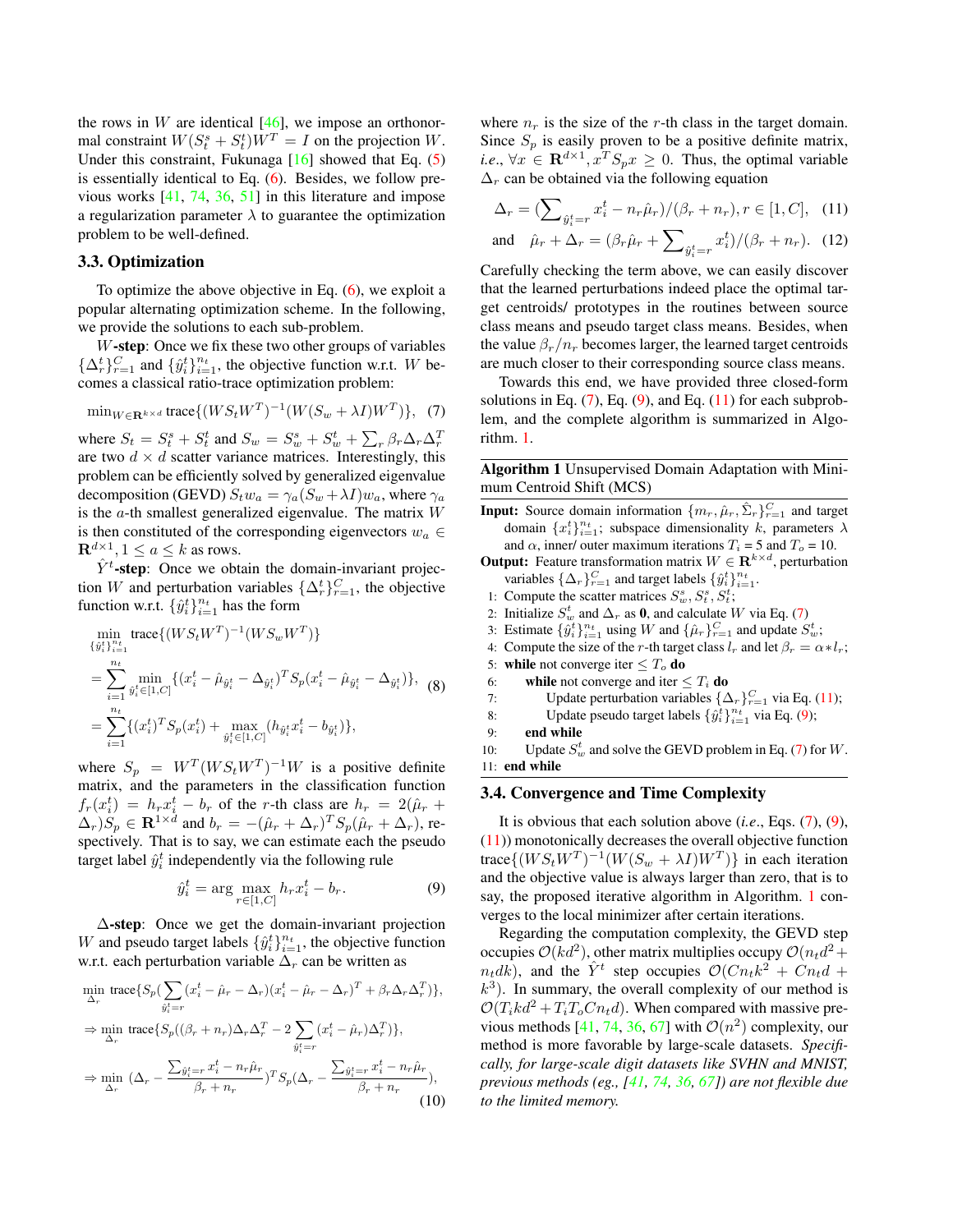### 4. Experiment

In this section, we conduct extensive experiments to evaluate the effectiveness of the proposed approaches for unsupervised cross-domain image recognition problems, including vanilla domain adaptation, multi-source domain adaptation and domain generalization where the target domain is totally unknown in the training phase.

#### 4.1. Unsupervised Domain Adaptation (UDA)

#### 4.1.1 Datasets and Settings

The Office31 [\[55\]](#page-9-19) dataset includes images of 31 objects taken from 3 domains, i.e., Amazon (A, images downloaded from the online web merchants), DSLR (D, high-resolution images captured by a digital SLR camera), and Webcam (W, low-resolution images recorded by a web camera). They contain 2,817, 498 and 795 images, respectively.

The Office-Caltech dataset consists of images from 10 overlapping object classes between Office31 and Caltech256 [\[25\]](#page-8-24), and these domains include 958, 157, 295 and 1,123 samples for A, D, W and Caltech (C), respectively.

The **Office-Home** [\[66\]](#page-9-1) dataset is a new benchmark that contains 4 domains, with each domain containing 65 kinds of everyday objects, i.e., Art (Ar, artistic depictions of objects), Clipart (Cl, clipart images), Product (Pr, objects without a background) and Real-World (Re, objects captured with a regular camera). Besides, they contain 2,421, 4,365, 4,428 and 4,357 samples, respectively.

Baseline methods. We compare the proposed method with several state-of-the-art unsupervised domain adaptation approaches that can be roughly divided into two main categories, shallow feature transformation approaches, and deep domain adaptation approaches. 1NN is a basic method that is trained on the raw source data without any feature transformation. Shallow UDA methods mainly include SA [\[15\]](#page-8-12), JDA [\[41\]](#page-9-16), CORAL [\[59\]](#page-9-15), Invariant Latent Space (ILS) [\[27\]](#page-8-25), JGSA [\[74\]](#page-9-17), LDA-inspired Domain Adaptation (LDADA) [\[45\]](#page-9-28), and DICE [\[36\]](#page-8-2). There are also some popular baseline methods, including ATI [\[4\]](#page-8-26), PUnDA [\[20\]](#page-8-27), MEDA [\[67\]](#page-9-18), and GAKT [\[13\]](#page-8-28).

Regarding deep end-to-end UDA approaches, we collect the reported accuracies from recent studies that share the same protocol with our method. Some representative deep methods are listed in the following, DAN [\[39\]](#page-9-9), RevGrad [\[17\]](#page-8-7), DRCN [\[19\]](#page-8-9), RTN-res [\[43\]](#page-9-29), ADDA [\[64\]](#page-9-2), JAN-A [\[44\]](#page-9-10), GTA [\[56\]](#page-9-25), and CDAN+E [\[40\]](#page-9-30).

Note that  $A \rightarrow B$  indicates that A is the source domain and B is the target domain. We evaluate different UDA methods in terms of classification accuracy (%) on the target.

#### 4.1.2 Results on the Office31 dataset

We follow the full protocol that has been widely adopted in previous studies [\[44,](#page-9-10) [36,](#page-8-2) [56\]](#page-9-25) by using the entire labeled

<span id="page-4-0"></span>Table 1. Accuracy (%) on Office31 with the evaluation setup of [\[60,](#page-9-8) [36\]](#page-8-2). The best results of methods with deep features are in bold red and deep models with bold underlined results are better than MCS (ours). [<sup>∗</sup> using ResNet-34]

| $m$ u $m$          |      | $\frac{1}{2}$                     |      |                                   |                   |                   |      |
|--------------------|------|-----------------------------------|------|-----------------------------------|-------------------|-------------------|------|
| Method             |      | $A \rightarrow D A \rightarrow W$ |      | $D\rightarrow A$ $D\rightarrow W$ | $W \rightarrow A$ | $W \rightarrow D$ | Avg. |
| 1NN                | 59.4 | 57.5                              | 47.2 | 96.1                              | 44.8              | 99.0              | 67.3 |
| SА                 | 61.0 | 59.5                              | 46.9 | 95.1                              | 46.6              | 98.2              | 67.9 |
| JDA                | 66.5 | 68.8                              | 56.3 | 97.7                              | 53.5              | 99.6              | 73.7 |
| <b>CORAL</b>       | 60.4 | 57.0                              | 47.6 | 96.2                              | 46.3              | 99.0              | 67.8 |
| JGSA               | 67.5 | 62.3                              | 55.6 | 98.1                              | 52.0              | 99.8              | 72.5 |
| ILS                | 62.9 | 63.9                              | 50.0 | 97.2                              | 48.8              | 99.4              | 70.4 |
| ATI $[4]$          | 70.3 | 68.7                              | 55.3 | 95.0                              | 56.9              | 98.7              | 74.2 |
| <b>LDADA</b>       | 65.9 | 68.1                              | 55.5 | 94.7                              | 53.4              | 98.4              | 72.6 |
| DICE               | 66.7 | 71.4                              | 56.5 | 96.9                              | 58.6              | 99.8              | 75.0 |
| <b>MEDA</b> [67]   | 69.5 | 69.9                              | 58.0 | 94.0                              | 56.0              | 96.8              | 74.0 |
| MCS(ours)          | 71.9 | 75.1                              | 58.8 | 96.7                              | 57.2              | 99.4              | 76.5 |
| RevGrad            | 72.3 | 73.0                              | 53.4 | 96.4                              | 51.2              | 99.2              | 74.3 |
| <b>DAN</b> [39]    | 67.0 | 68.5                              | 54.0 | 96.0                              | 53.1              | 99.0              | 72.9 |
| <b>DRCN</b> [19]   | 66.8 | 68.7                              | 56.0 | 96.4                              | 54.9              | 99.0              | 73.6 |
| $RTN$ -res [43]    | 71.0 | 73.3                              | 50.5 | 96.8                              | 51.0              | 99.6              | 73.7 |
| <b>ADDA</b>        | 71.6 | 73.5                              | 54.6 | 96.2                              | 53.5              | 98.8              | 74.0 |
| JAN-A [44]         | 72.8 | 75.2                              | 57.5 | 96.6                              | 56.3              | 99.6              | 76.3 |
| I2I-Adapt $[49]^*$ | 71.1 | 75.3                              | 50.1 | 96.5                              | 52.1              | 99.6              | 74.1 |

data in the source domain and unlabeled data in the target domain. We further exploit the AlexNet- $FC<sub>7</sub>$  features [\[59\]](#page-9-15) fine-tuned on the source domain, making it fair to be compared with deep UDA methods via AlexNet.

As shown in Table [1,](#page-4-0) our method outperforms all deep methods and other shallow counterparts in terms of the average accuracy. Firstly, for the small and easy tasks  $D \leftrightarrow W$ , all the UDA methods achieve promising results, and our method performs worse than several shallow methods (e.g., JGSA [\[74\]](#page-9-17)). Secondly, our method significantly outperforms all the shallow methods and is competitive to state-of-the-art deep method JAN-A [\[44\]](#page-9-10) for some relatively challenging adaptation tasks, including  $A \rightarrow D$  and  $A \rightarrow W$ . Thirdly, when a small source domain (i.e., D and W) is adapted to a large target domain A, our method obviously ranks the first and second among all the methods.

Generally speaking, our method outperforms several state-of-the-art shallow methods (*i.e*., DICE [\[36\]](#page-8-2) and MEDA [\[67\]](#page-9-18)) by a large margin and achieves quite competitive results to the state-of-the-art deep UDA method. Note that, even I2I-Adapt [\[49\]](#page-9-31) explores a more powerful ResNet-34 model, our method still performs much better than it.

#### 4.1.3 Results on the Office-Caltech dataset

We explore two kinds of deep features [\[27\]](#page-8-25) produced by different full convolution layers in VGG-net and follow the sampling protocol  $[21, 27, 20]$  $[21, 27, 20]$  $[21, 27, 20]$  $[21, 27, 20]$  $[21, 27, 20]$  by using few labeled data in the source domain. Concretely, we randomly select 8 instances per class for domain D and 20 instances per class for other domains (i.e., A, C and W) as final sources.

As can be seen from Table [2,](#page-5-0) JGSA [\[74\]](#page-9-17), PUnDA [\[20\]](#page-8-27) and DICE [\[36\]](#page-8-2) are three best performing methods among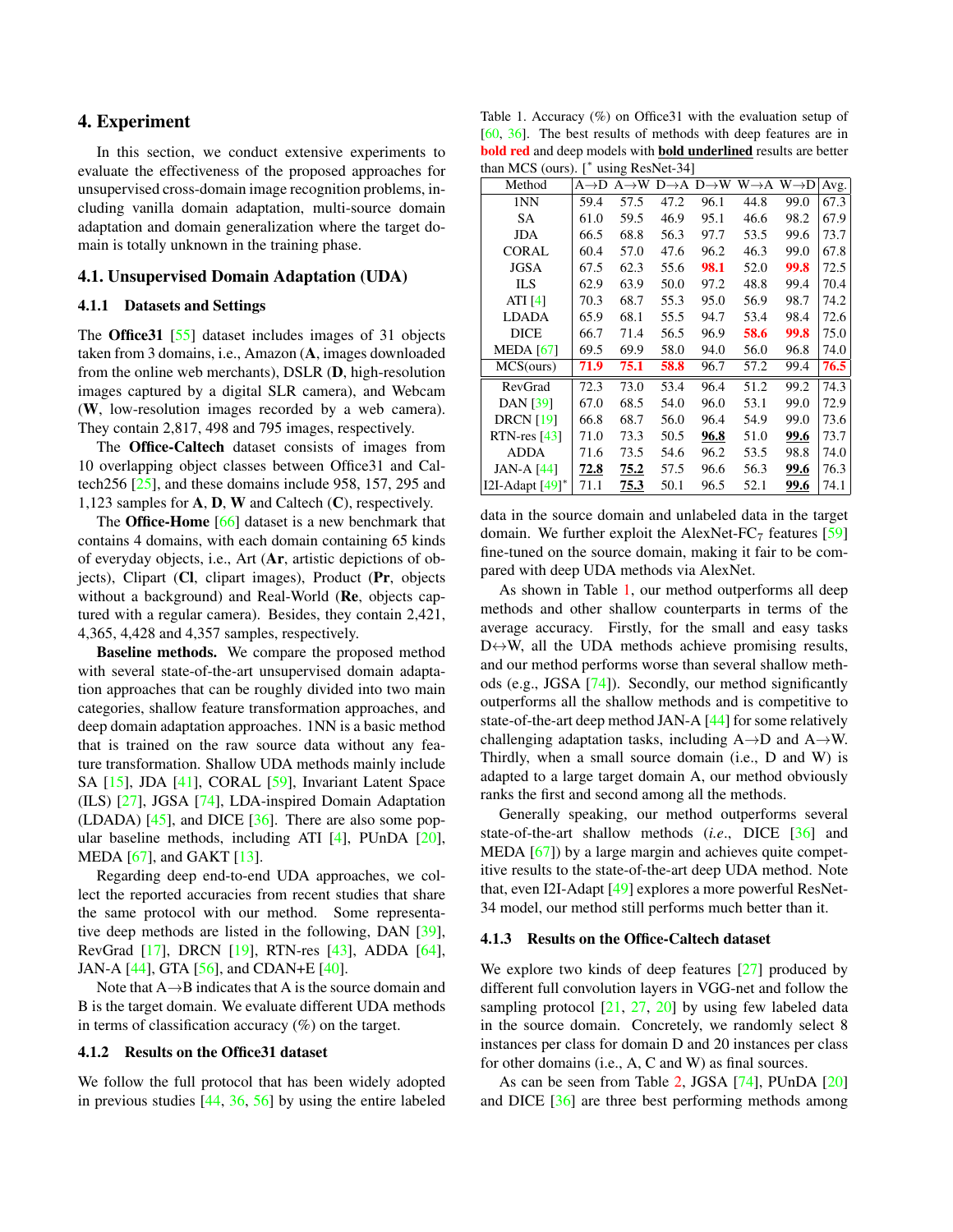<span id="page-5-2"></span>

<span id="page-5-4"></span>Figure 2. Domain adaptation performance accuracy (%) on the Office31 (A→D and A→W) and Office-Home (Ar→Cl and Ar→Pr) datasets w.r.t. dimensionality k, parameters  $\lambda$ ,  $\alpha$  and the number of iterations.

<span id="page-5-0"></span>Table 2. Accuracy  $(\%)$  on Office-Caltech using the VGG-FC<sub>6</sub> (above) and  $VGG-FC<sub>7</sub>$  (below) features with the evaluation setup of  $[21, 20]$  $[21, 20]$  $[21, 20]$ . The best (**bold red**), the second best (red).

| Source       |      | A              |                                                             |      | C                             |           |   | D |                |                                              | W              |           |      |
|--------------|------|----------------|-------------------------------------------------------------|------|-------------------------------|-----------|---|---|----------------|----------------------------------------------|----------------|-----------|------|
| Target       | C    | D              | W                                                           | А    | D                             | W         | A | C | W              | A                                            | C              | D         | Avg. |
| 1NN          | 70.1 | 52.3           | 60.9                                                        | 81.9 | 55.6 65.9 57.0 48.0           |           |   |   | 86.7           | 66.4                                         |                | 60.2 91.3 | 66.4 |
| SA           | 77 1 | 64.9           | 76.0                                                        | 83.9 | 66.2 76.0                     |           |   |   | 69.0 62.3 90.5 |                                              | 80.2 71.9 94.2 |           | 76.0 |
| JDA          |      | 80.2 71.9      | 80.6                                                        |      | 88.7 72.0 82.2                |           |   |   | 81.8 73.4 94.0 |                                              | 89.0 79.9 96.2 |           | 82.5 |
| <b>CORAL</b> | 79.0 | 67.1           | 74.8                                                        |      |                               |           |   |   |                | 89.4 67.6 77.6 75.8 64.7 94.6 82.3 75.9 96.0 |                |           | 78.7 |
| <b>JGSA</b>  | 79.9 | 71.7           | 82.6                                                        |      | 90.2 76.4 84.5                |           |   |   | 82.7 73.5 95.4 |                                              | 91.6 79.0 96.3 |           | 83.6 |
| <b>ILS</b>   |      |                | 78.9 72.5 82.4 87.6 73.0 84.4 79.2 66.5 94.2                |      |                               |           |   |   |                |                                              | 87.2 79.9 89.3 |           | 81.3 |
| PUnDA        |      | 82.3 76.2 82.7 |                                                             |      | 90.3 76.2 88.3 83.1 69.2 93.4 |           |   |   |                |                                              | 86.9 82.6 89.8 |           | 83.4 |
| <b>LDADA</b> |      |                | 82.3 64.0 80.3                                              |      | 89.7 67.7 82.2                |           |   |   |                | 70.9 60.6 86.9 90.2 82.5 87.8                |                |           | 78.8 |
| <b>DICE</b>  |      |                | 83.0 66.4 75.9 91.9 67.4 83.7 84.4 78.6 94.8 90.3 80.7 93.8 |      |                               |           |   |   |                |                                              |                |           | 82.6 |
| MCS(ours)    |      |                | 87.1 74.8 84.8 92.3 77.3 87.1 84.7 76.0 95.9                |      |                               |           |   |   |                |                                              | 88.9 87.4 92.9 |           | 85.8 |
| 1NN          |      |                | 72.6 50.8 64.0 82.6 54.9 65.3 61.2 52.8 88.2 67.8 64.2 88.8 |      |                               |           |   |   |                |                                              |                |           | 67.8 |
| SA           |      | 76.2 60.7 75.0 |                                                             |      | 82.6 63.2 73.6                |           |   |   | 66.0 59.4 89.5 |                                              | 76.4 69.0 94.0 |           | 73.8 |
| <b>JDA</b>   | 79.9 | 69.2 80.1      |                                                             |      | 87.3 71.5 80.1 78.5 70.9 92.4 |           |   |   |                |                                              | 86.9 78.3 94.1 |           | 80.8 |
| <b>CORAL</b> |      |                | 78.6 61.3 71.8                                              |      | 88.6 63.8 76.0 71.2 63.0 93.5 |           |   |   |                | 82.0                                         | 73.7 94.6      |           | 76.5 |
| <b>JGSA</b>  | 811  | 72.3 81.4      |                                                             |      | 88.3 72.3 82.5 78.9 72.3 93.6 |           |   |   |                |                                              | 89.8 79.8 95.8 |           | 82.3 |
| <b>ILS</b>   |      |                | 78.4 71.3 80.9                                              | 87.1 | 67.1                          |           |   |   |                | 80.1 76.5 66.2 91.8 86.7 76.3 88.2           |                |           | 79.2 |
| PUnDA        | 81.0 |                | 75.8 81.4                                                   | 91.1 |                               | 70.8 83.8 |   |   | 80.4 69.1 92.0 | 85.7                                         | 80.1           | 90.1      | 81.7 |
| <b>LDADA</b> |      | 83.3 72.5      | 83.7                                                        | 91.5 | 71.5 84.5                     |           |   |   | 71.8 58.4 88.3 | 88.0                                         | 80.1           | 86.8      | 80.0 |
| <b>DICE</b>  |      |                | 83.7 62.9 79.3 91.7 63.8 84.3 82.3 76.4 94.2                |      |                               |           |   |   |                | 89.4                                         | 82.1           | 91.0      | 81.7 |
| MCS(ours)    |      |                | 86.3 72.8 86.6 92.8 73.0 89.3 84.6 76.5 95.5 90.4 85.6 88.9 |      |                               |           |   |   |                |                                              |                |           | 85.2 |

the shallow UDA approaches for both kinds of features. Comparing them with our method, we can easily find that MCS always beats them by a large margin in terms of the average accuracy. Specifically, MCS ranks the first or second in 10 and 11 out of 12 tasks for VGG-FC $<sub>6</sub>$  and VGG-</sub>  $FC<sub>7</sub>$  features, respectively.

Note that, most previous UDA methods except LDADA [\[45\]](#page-9-28) favor VGG-FC $_6$  features because they may be not much more discriminative than  $VGG-FC<sub>7</sub>$  features, making them suitable for general feature transformation based approaches. By contrast, MCS is somewhat robust to the feature type, since the dropping rate of accuracy from VGG-FC $_6$  to VGG-FC $_7$  is relatively small.

### 4.1.4 Results on the Office-Home dataset

For the Office-Home dataset, we explore PyTorch to finetune the ResNet-50 model [\[26\]](#page-8-29) pre-trained on the ImageNet dataset with the labeled source images and extract the features after the 5-th pooling layer for each task.

LDADA [\[45\]](#page-9-28) performs quite worse with a 2.6 average accuracy, thus, we do not report its results in Table [3.](#page-5-1) Obviously, MCS again performs the best among all the methods while CDAN+E [\[40\]](#page-9-30) and DICE [\[36\]](#page-8-2) achieves the second

<span id="page-5-5"></span><span id="page-5-3"></span><span id="page-5-1"></span>Table 3. Accuracy (%) on Office-Home with ResNet-50 features

|                    | and the evaluation setup of $[66, 36]$ . [* using VGG-FC features] |    |    |    |    |    |    |        |    |    |                                                                  |    |                                                                  |  |  |
|--------------------|--------------------------------------------------------------------|----|----|----|----|----|----|--------|----|----|------------------------------------------------------------------|----|------------------------------------------------------------------|--|--|
| Source             |                                                                    | Ar |    |    | C1 |    |    | Pr     |    |    | Re                                                               |    | Avg.                                                             |  |  |
| Target             | CI                                                                 | Pr | Re | Ar | Pr | Re | Ar | $\cap$ | Re | Ar | $\cap$                                                           | Pr |                                                                  |  |  |
| 1NN                |                                                                    |    |    |    |    |    |    |        |    |    |                                                                  |    | 44.1 61.8 69.2 49.6 60.6 63.3 51.6 43.1 70.6 63.1 48.9 76.2 58.5 |  |  |
| <b>SA</b>          |                                                                    |    |    |    |    |    |    |        |    |    |                                                                  |    | 44.8 65.5 70.6 48.8 61.5 64.1 50.1 42.8 71.1 62.2 48.1 76.2 58.8 |  |  |
| <b>JDA</b>         |                                                                    |    |    |    |    |    |    |        |    |    |                                                                  |    | 46.3 66.0 69.1 47.1 63.4 63.3 48.2 44.0 70.8 60.1 49.6 76.8 58.7 |  |  |
| <b>CORAL</b>       |                                                                    |    |    |    |    |    |    |        |    |    |                                                                  |    | 47.1 67.3 74.8 52.3 63.6 66.9 51.0 41.9 72.6 62.8 46.8 77.7 60.4 |  |  |
| JGSA               |                                                                    |    |    |    |    |    |    |        |    |    | 50.3 70.0 73.8 52.7 68.9 68.2 55.6 47.9 75.1 64.0 52.0 78.7      |    | 63.1                                                             |  |  |
| ПS.                |                                                                    |    |    |    |    |    |    |        |    |    |                                                                  |    | 46.7 64.3 69.7 44.3 60.9 62.6 47.9 42.7 70.4 61.4 48.5 75.8 57.9 |  |  |
| <b>DICE</b>        |                                                                    |    |    |    |    |    |    |        |    |    |                                                                  |    | 53.2 72.4 74.5 56.5 70.1 69.1 58.9 51.5 77.0 66.5 54.8 79.0 65.3 |  |  |
| <b>GAKT</b> [13]*  |                                                                    |    |    |    |    |    |    |        |    |    | 34.5 43.6 55.3 36.1 52.7 53.2 31.6 40.6 61.4 45.6 44.6 64.9      |    | 47.0                                                             |  |  |
| <b>CDAN</b> [40]   |                                                                    |    |    |    |    |    |    |        |    |    | 49.0 69.3 74.5 54.4 66 68.4 55.6 48.3 75.9 68.4 55.4 80.5        |    | 63.8                                                             |  |  |
| <b>CDAN+E [40]</b> |                                                                    |    |    |    |    |    |    |        |    |    | 50.7 70.6 76.0 57.6 70.0 70.0 57.4 50.9 77.3 70.9 56.7 81.6 65.8 |    |                                                                  |  |  |
| MCS(ours)          |                                                                    |    |    |    |    |    |    |        |    |    | 55.9 73.8 79.0 57.5 69.9 71.3 58.4 50.3 78.2 65.9 53.2 82.2 66.3 |    |                                                                  |  |  |

and third best performance. Carefully comparing our MCS with CDAN+E and DICE, we find that MCS consistently performs better than CDAN+E and DICE in 7 out of 12 tasks. Checking the results of MCS again, we find that the results are somewhat low when Cl is the source domain. This may be because our method adopts the nearest centroid classifier which may ignore the diversity of each class in the source domain like the 'Clipart' subset.



<span id="page-5-6"></span>Figure 3. Accuracy improvement (%) of RevGrad [\[17\]](#page-8-7) and DAN [\[39\]](#page-9-9) when integrated with MCS(ours) on Office31 and Office-Home via ResNet-50. (A-D: A is Source, D is Target)

#### 4.1.5 Parameter Sensitivity Analysis

To investigate the sensitivity of dimensionality  $k$ , parameters  $\lambda$  and  $\alpha$  in our method, we exploit four UDA tasks on the Office31 and Office-Home datasets, *i.e*., A→D, A→W, Ar→Cl, and Ar→Pr. We respectively display all these parameter sensitivity analysis results in Figures [2\(a\)](#page-5-2)∼[2\(c\),](#page-5-3) with a wide range of  $d \in [100, 110, \dots, 200]$  and  $\lambda, \alpha \in$  $\{0.01, 0.02, 0.05, 0.1, 0.2, 0.5, 1, 2, 5\}.$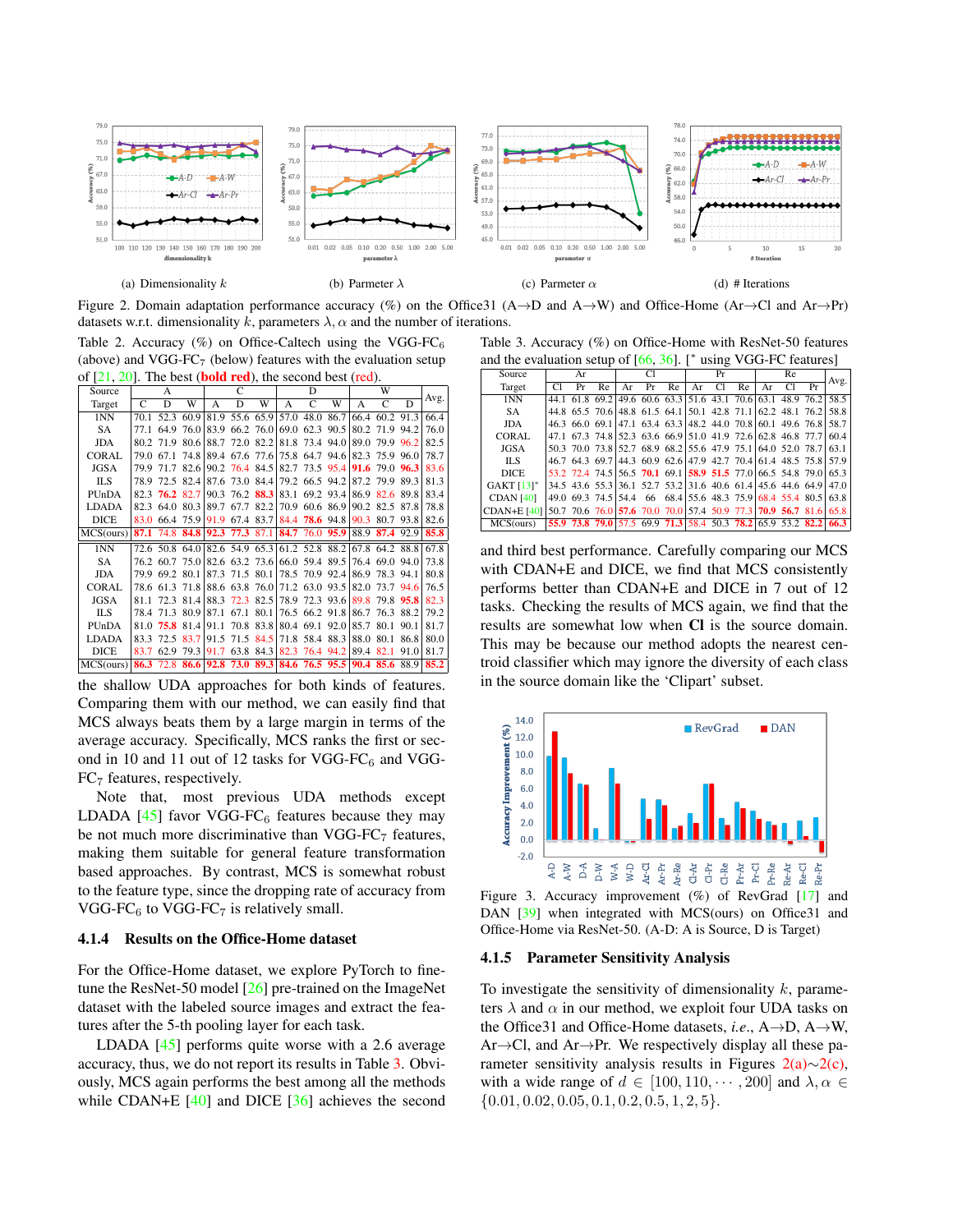Table 4. Domain generalization performance accuracy (%) on the VLCS dataset with the evaluation setup of CIDG [\[35\]](#page-8-30).

<span id="page-6-2"></span>

| Source Target |      | 1NN | KPCA | <b>DICA</b> | Undo-bias | <b>SCA</b> | <b>CIDG</b> | $MCSA(ours)$ $MCSB(ours)$                                                                                                                       |                                                                                                                                                       |
|---------------|------|-----|------|-------------|-----------|------------|-------------|-------------------------------------------------------------------------------------------------------------------------------------------------|-------------------------------------------------------------------------------------------------------------------------------------------------------|
| L.C.S         |      |     |      |             |           |            |             | $53.27 \pm 1.52$ $58.62 \pm 1.44$ $58.29 \pm 1.51$ $57.73 \pm 1.02$ $57.48 \pm 1.78$ $65.65 \pm 0.52$ $65.74 \pm 1.26$ $65.17 \pm 0.44$         |                                                                                                                                                       |
| V.C.S         |      |     |      |             |           |            |             |                                                                                                                                                 | $50.35 \pm 0.94$ (53.80 $\pm$ 1.78 (50.35 $\pm$ 1.45 (58.16 $\pm$ 2.13 (52.07 $\pm$ 0.86 (60.43 $\pm$ 1.57 (57.42 $\pm$ 0.48 (59.95 $\pm$ 0.40)       |
| V.L.S         |      |     |      |             |           |            |             | $76.82 \pm 1.56$ $85.84 \pm 1.64$ $73.32 \pm 4.13$ $82.18 \pm 1.77$ $70.39 \pm 1.42$ $91.12 \pm 1.62$ $92.40 \pm 0.62$ $89.30 \pm 0.37$         |                                                                                                                                                       |
| V.L.C         |      |     |      |             |           |            |             |                                                                                                                                                 | $51.78 \pm 2.07$ $53.23 \pm 0.62$ $54.97 \pm 0.61$ $55.02 \pm 2.53$ $54.46 \pm 2.71$ $60.85 \pm 1.05$ $62.07 \pm 0.82$ $65.16 \pm 0.68$               |
| C.S           | V.L. |     |      |             |           |            |             |                                                                                                                                                 | $52.44 \pm 1.87$ (55.74 $\pm$ 1.01 (53.76 $\pm$ 0.96 (56.83 $\pm$ 0.67 (56.05 $\pm$ 0.98 (59.25 $\pm$ 1.21 (58.24 $\pm$ 0.44 (60.42 $\pm$ 0.40)       |
| L.S           | V.C. |     |      |             |           |            |             | $157.09 \pm 1.43$ $158.50 \pm 3.84$ $144.09 \pm 0.58$ $151.16 \pm 3.52$ $149.98 \pm 1.84$ $155.65 \pm 3.57$ $68.46 \pm 2.66$ $67.19 \pm 0.74$   |                                                                                                                                                       |
| L.C           | V.S  |     |      |             |           |            |             | $145.04 \pm 2.49$ $145.13 \pm 3.01$ $144.81 \pm 1.62$ $152.16 \pm 0.80$ $148.97 \pm 1.04$ $154.04 \pm 0.91$ $157.77 \pm 1.29$ $159.73 \pm 1.23$ |                                                                                                                                                       |
| V.S           | L.C  |     |      |             |           |            |             |                                                                                                                                                 | $58.39 \pm 0.78$ 64.56 $\pm$ 0.99 60.68 $\pm$ 1.36 68.58 $\pm$ 1.62 63.29 $\pm$ 1.34 <b>70.44</b> $\pm$ <b>1.43</b> 70.02 $\pm$ 0.32 70.43 $\pm$ 0.38 |
| V.C           | L.S  |     |      |             |           |            |             | $47.09 \pm 2.49$ 55.79 $\pm$ 1.57 49.81 $\pm$ 1.40 59.00 $\pm$ 2.49 53.47 $\pm$ 0.71 61.61 $\pm$ 0.67 64.51 $\pm$ 0.54 61.46 $\pm$ 0.51         |                                                                                                                                                       |
| V.L           | C.S  |     |      |             |           |            |             |                                                                                                                                                 | $59.21 \pm 1.84$ 63.88 $\pm$ 0.36 61.22 $\pm$ 0.95 64.26 $\pm$ 2.77 66.68 $\pm$ 1.09 70.89 $\pm$ 1.31 70.88 $\pm$ 0.51 72.12 $\pm$ 0.53               |

<span id="page-6-0"></span>Table 5. Average accuracy (%) on the Office31 dataset via ResNet-50 with the evaluation setup of [\[44,](#page-9-10) [53,](#page-9-22) [40\]](#page-9-30).

| Methods<br>before $2018$ |      |                     |      |               | RevGrad DAN ADDAJAN-A RevGrad [17] DAN [39] |            |
|--------------------------|------|---------------------|------|---------------|---------------------------------------------|------------|
|                          | [17] | [39]                |      |               | $[64]$ $[44]$ +MCS(ours) +MCS(ours)         |            |
|                          | 81.8 | 81.7                | 82.9 | 85.3          | 87.8                                        | 874        |
| Methods<br>after 2018    |      | GTA SimNet iCAN TEM |      |               | <b>CDAN</b>                                 | $CDAN + E$ |
|                          | [56] | [53]                |      | $[75]$ $[29]$ | <b>[40]</b>                                 | [40]       |
|                          | 86.5 | 86.2                | 872  | 872           | 86.6                                        | 87.7       |

It can be observed that MCS is robust with regard to different values of  $k$  in Figure [2\(a\).](#page-5-2) For high-dimensional features via AlexNet and ResNet-50,  $k = 150$  is an optimal choice. When  $\lambda \to 0$ , the optimization problem is illdefined. When  $\lambda \to \infty$ , the minimum centroid shift is not performed, and MCS cannot construct robust representation for cross-domain classification. Concerning the sensitivity of regularization parameter  $\lambda$ , we plot the accuracies in Fig-ure [2\(b\),](#page-5-4) which indicates that  $\lambda \in [1,2]$  is an optimal choice.

Theoretically, smaller values of  $\alpha$  can make self-learning in the target domain (*i.e*., using the class mean itself) more important in MCS. Observing the accuracy in Figure  $2(c)$ , we can discover that  $\alpha \in [0.1,1.0]$  is an optimal choice under which both the source centroids and the pseudo target class means are effectively considered. As expected, larger values of  $\alpha$  can degenerate the adaptation performance due to the essential heterogeneity.

Finally, we plot the accuracy w.r.t. the number of iterations in Figure  $2(d)$  where we consider the inner loop as well as the outer loop. Obviously, the accuracy always grows gradually until convergence within 4 outer iterations.

#### 4.1.6 Combination with Deep UDA Methods

The comparisons with recent state-of-the-art shallow methods demonstrate the effectiveness of our method. However, we still doubt that whether deep adaptation methods can be enhanced with our simple method. Here we investigate this problem by exploiting two popular deep domain adaptation methods , *i.e*., RevGrad [\[17\]](#page-8-7) and DAN [\[39\]](#page-9-9) for cross-domain object recognition and GTA [\[56\]](#page-9-25) for crossdomain digit recognition. Regarding these deep UDA methods [\[17,](#page-8-7) [39,](#page-9-9) [56\]](#page-9-25), we extract the intermediate features for both domains and take them as input for our method MCS.

As can be seen from Figure [3,](#page-5-6) once MCS is integrated with deep UDA methods, *i.e*., RevGrad and DAN on the Office31 and Office-Home datasets, the results of most

<span id="page-6-1"></span>Table 6. Accuracy (%) cross-domain recognition tasks on three digit based datasets (each domain using the entire training set [\[64,](#page-9-2) [56\]](#page-9-25)). M: MNIST (60,000), U: USPS (7,291), S: SVHN (73,257).

| Method                                                                                        |      | $M \rightarrow U$ $U \rightarrow M$ $S \rightarrow M$ |      | Avg. |
|-----------------------------------------------------------------------------------------------|------|-------------------------------------------------------|------|------|
| Source-only $[56]$                                                                            | 84.6 | 68.9                                                  | 60.9 | 71.5 |
| Source-only $[56]+MCS$ (ours)                                                                 | 91.5 | 94.5                                                  | 82.3 | 88.4 |
| GTA [56]                                                                                      | 96.5 | 98.1                                                  | 89.7 | 94.8 |
| GTA $[56]+MCS$ (ours)                                                                         | 97.8 | 98.2                                                  | 91.7 | 95.9 |
| <b>DRCN</b> [19]                                                                              |      | 73.7                                                  | 82.0 |      |
| ADDA $[64]$                                                                                   |      | 90.1                                                  | 76.0 |      |
| PixelDA [2]                                                                                   | 95.9 |                                                       |      |      |
| SBADA-GAN [54]                                                                                | 97.6 | 95.0                                                  | 76.1 | 89.6 |
| S $\rightarrow$ M: LeNet (56.8), DICE <sub>MV-SVM</sub> [36] (80.9), MCS (ours, <b>82.6</b> ) |      |                                                       |      |      |

cases are improved in 17 and 15 out of 18 tasks, respectively. Checking the average accuracy  $(\%)$  in Table [5,](#page-6-0) with the help of MCS, both the results of RevGrad and DAN are significantly improved, from 81.8 to 87.8 and 81.7 to 87.4. For generic cross-domain object recognition, we explore the pre-trained ResNet-50 model as our basic network and compare it with recent state-of-the-art methods [\[56,](#page-9-25) [53,](#page-9-22) [75,](#page-9-32) [29,](#page-8-31) [40\]](#page-9-30) in Table [5.](#page-6-0) Specifically, RevGrad+MCS obtains the best average accuracy, which even beats the best result reported in CDAN+E [\[40\]](#page-9-30). It can be expected that MCS can achieve much higher results when combined with better adaptation methods like TEM.

Regarding the digit recognition task, we explore 3 popular digit datasets, *i.e*., MNIST [\[33\]](#page-8-32), USPS [\[28\]](#page-8-33) and SVHN [\[50\]](#page-9-34). Specifically, we follow the standard protocol that uses the corresponding entire training sets as domains, and the testing sets for validation. All the images are rescaled to  $32\times32$ . In fact, we exploit the Source-only and GTA [\[56\]](#page-9-25) models as a baseline network, and compare them with DRCN  $[19]$ , PixelDA  $[2]$ , ADDA  $[64]$ , and SBADA-GAN[\[54\]](#page-9-33) in Table [6.](#page-6-1) We easily observe that Source-only+MCS and GTA+MCS are much better than Source-only and GTA, respectively. Compared with recent state-of-the-art results [\[19,](#page-8-9) [2,](#page-8-8) [64,](#page-9-2) [54\]](#page-9-33), GTA+MCS obtains the best results. Besides, MCS beats DICE<sub>MV-SVM</sub> with the features provide in [\[36\]](#page-8-2). Regarding the per-class classification accuracy (%) in M $\rightarrow$ U and U $\rightarrow$ M, MCS scores 97.5 and 98.2 that are higher than 96.4 and 95.6 in SimNet [\[53\]](#page-9-22).

#### 4.2. Domain Generalization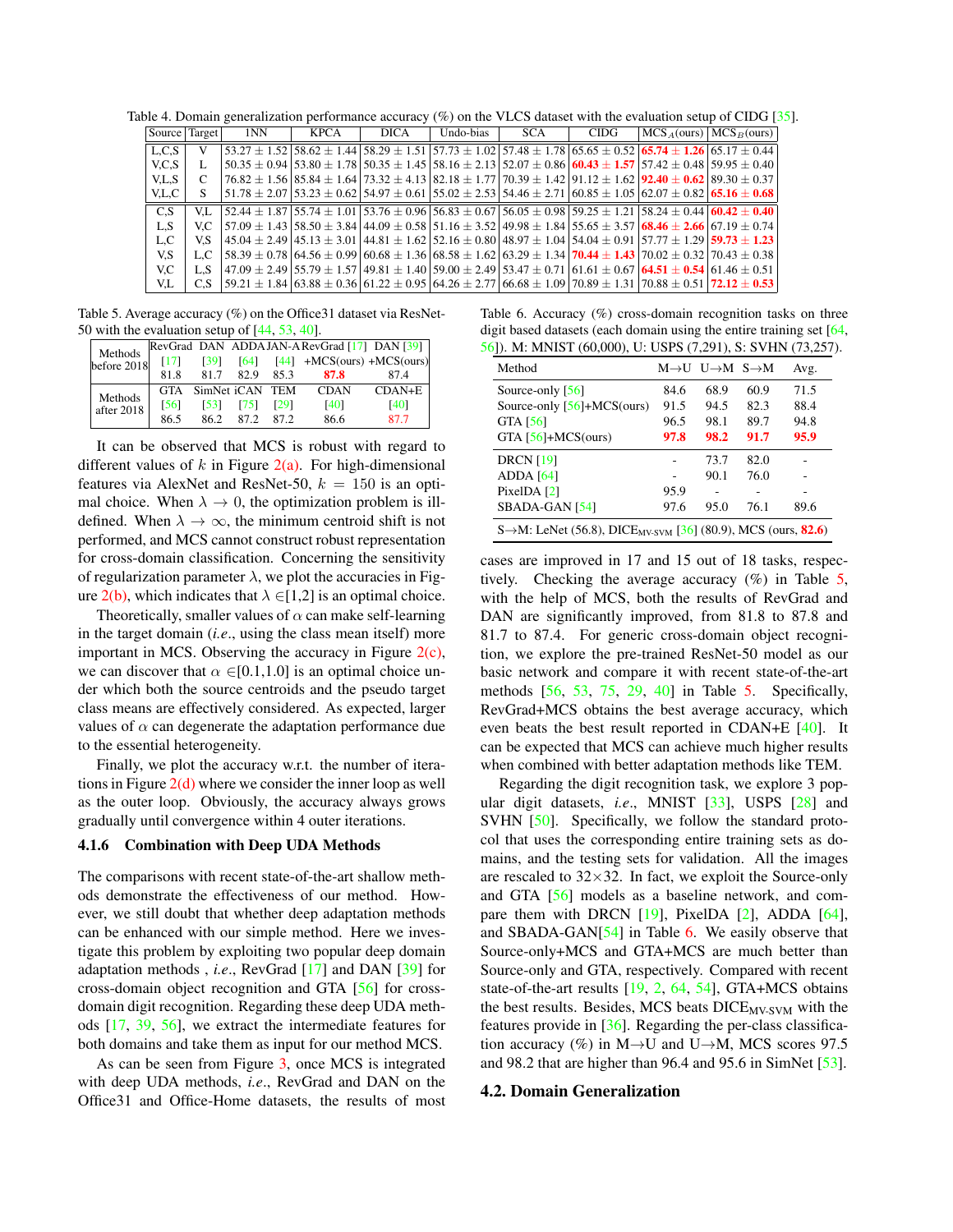| Source 1NN StP MCS <sub>C</sub> MCS <sub>D</sub> 1NN StP MCS <sub>C</sub> MCS <sub>D</sub> 1NN StP MCS <sub>C</sub> MCS <sub>D</sub> |                |  |                                    |           |                |                        |                                                             |                                                   |               |               |                     |      |  |
|--------------------------------------------------------------------------------------------------------------------------------------|----------------|--|------------------------------------|-----------|----------------|------------------------|-------------------------------------------------------------|---------------------------------------------------|---------------|---------------|---------------------|------|--|
| $CO5$ , $CO7$                                                                                                                        |                |  | $Target=CO9$                       |           |                |                        |                                                             | $Target=C27$                                      |               |               | Target=C29          |      |  |
|                                                                                                                                      |                |  | 45.4 53.1 63.8 72.8                |           |                |                        | 60.7 43.8 90.7 92.9                                         |                                                   |               |               | 31.2 60.0 49.6      | 61.8 |  |
|                                                                                                                                      | $Target=CO7$   |  |                                    |           |                | $T \text{arget} = C27$ |                                                             |                                                   |               | Target=C29    |                     |      |  |
| C05,C09                                                                                                                              |                |  | 45.2 44.9 66.4 70.3                |           |                |                        | $\begin{bmatrix} 59.1 & 57.4 & 90.5 & 90.7 \end{bmatrix}$   |                                                   |               |               | 36.9 67.5 55.7      | 63.1 |  |
|                                                                                                                                      |                |  | $Target=CO7$                       |           |                |                        | $Target = CO9$                                              |                                                   |               |               | Target=C29          |      |  |
| C05,C27                                                                                                                              |                |  | 69.1 58.3 <b>82.9</b>              | 81.1      |                |                        | $ 71.3 \t45.4 \t73.0 \t74.6$                                |                                                   |               |               | 45.6 58.2 58.8      | 69.3 |  |
| C05,C29                                                                                                                              |                |  | $Target=CO7$                       |           |                |                        | $\Gamma$ Target=C09                                         |                                                   |               |               | Target= $C27$       |      |  |
|                                                                                                                                      |                |  | 38.5 66.8 67.3                     | 63.9      |                |                        | 35.8 71.6 71.0                                              | 75.9                                              |               |               | 50.3 71.0 89.1      | 89.3 |  |
| C07,C09                                                                                                                              |                |  | $Target=CO5$                       |           |                |                        | $Target=27$                                                 |                                                   |               |               | Target=C29          |      |  |
|                                                                                                                                      |                |  | 40.8 51.8 71.0 72.3                |           |                |                        | $\begin{array}{cccc} 62.0 & 55.7 & 92.2 & 92.2 \end{array}$ |                                                   |               |               | 35.3 50.1 70.2      | 69.2 |  |
|                                                                                                                                      | $Target = CO5$ |  |                                    |           |                |                        | $T \text{arget} = \text{C09}$                               |                                                   |               |               | Target=C29          |      |  |
| C07,C27                                                                                                                              |                |  | 55.3 46.7 87.4 86.6                |           |                |                        | $ 74.6\,51.0\,71.3$                                         | 80.0                                              |               |               | 43.0 51.0 68.5      | 73.5 |  |
| C07,C29                                                                                                                              |                |  | $Target=CO5$                       |           | $Target = CO9$ |                        |                                                             |                                                   |               | Target= $C27$ |                     |      |  |
|                                                                                                                                      |                |  | 42.4 40.1 68.4                     | 76.4      |                |                        | $\begin{bmatrix} 51.6 & 51.0 & 73.4 \end{bmatrix}$          | 77.0                                              |               |               | 60.0 50.3 89.4      | 89.5 |  |
|                                                                                                                                      |                |  | $T \text{arget} = C05$             |           |                |                        | $\Gamma$ Target=C07                                         |                                                   |               |               | Target=C29          |      |  |
| C09,C27                                                                                                                              |                |  | 52.9 51.5 83.8                     | 82.0      |                |                        | 70.3 55.3 84.0                                              | 86.0                                              |               |               | 41.6 71.7 71.4      | 72.3 |  |
| C09,C29                                                                                                                              |                |  | $Target=CO5$                       |           |                |                        | $Target = CO7$                                              |                                                   | Target= $C27$ |               |                     |      |  |
|                                                                                                                                      |                |  | 36.4 43.1 64.0                     | 70.0      |                |                        | $ 47.5 \t38.5 \t70.1 \t65.9$                                |                                                   |               |               | 54.2 58.4 89.1      | 92.8 |  |
| C27,C29                                                                                                                              |                |  | $Target=CO5$                       |           |                | $Target=CO7$           |                                                             |                                                   | Target=C09    |               |                     |      |  |
|                                                                                                                                      |                |  | 53.2 47.2 83.3 84.9 70.3 57.1 84.6 |           |                |                        |                                                             |                                                   |               |               | 81.0 73.4 58.0 74.5 | 83.6 |  |
|                                                                                                                                      |                |  | Average : $1NN(51.8)$              | StP(54.2) |                |                        |                                                             | $MCS_C$ (ours, 75.2) $MCS_D$ (ours, <b>78.0</b> ) |               |               |                     |      |  |

<span id="page-7-0"></span>Table 7. Multi-source domain adaptation performance accuracy  $(\%)$  on the PIE dataset with the evaluation setup of StP [\[37\]](#page-8-34).

Here we conduct experiments on a real world image classification dataset VLCS like [\[35\]](#page-8-30), including four domains: VOC2007 (V), LabelMe (L), Caltech-101 (C) and SUN09 (S). These datasets share 5 object categories: bird, car, chair, dog, and person. The datasets from source domains are split into two parts: 70% for training and 30% for validation, following [\[35\]](#page-8-30). The whole target domain is used for testing. We repeat the random selection 10 times and report the mean classification accuracy and standard deviation.

For the domain generalization task, we compute all the total scatter matrices for each source domain and obtain  $S_t$ by adding them up. Similarly, we compute all the withinclass scatter matrices for each source domain and obtain  $S_w$  via adding them up, where each  $\Delta_r$  is a fixed variable by measuring the difference between different source class means. *To this end, we obtain the optimal projection matrix* W via Eq. [\(7\)](#page-2-2). Note that there is no need to learn  $\hat{Y}_t$ *and*  $\Delta_r$ *, making this problem to be a one-pass algorithm. For MCS*A*, each class has multiple centroids instead of one, then we estimate*  $\hat{Y}_t$  *via Eq.* [\(9\)](#page-3-0)*.* MCS<sub>B</sub> *needs to know all the source instances instead of the estimated distributional parameters* µˆr, Σˆ <sup>r</sup>*, it follows DICESVM [\[36\]](#page-8-2) by training a linear SVM classifier on the projected source instances.*

We compare  $MCS_A$  and  $MCS_B$  with KPCA [\[57\]](#page-9-35), DICA [\[48\]](#page-9-36), Undo-bias [\[31\]](#page-8-35), SCA [\[18\]](#page-8-36) and CIDG [\[35\]](#page-8-30). As can be seen from Table [4,](#page-6-2) both  $MCS_A$  and  $MCS_B$  win 4 out of 10 tasks, while the best performing baseline CIDG merely win 2 out of 10 tasks. Besides, the standard deviations are much smaller than CIDG, which indicates that our methods are somewhat robust.

#### 4.3. Multi-source Domain Adaptation

To address the multi-source domain adaptation task, we develop two different methods  $MCS_C$  and  $MCS_D$ . Specifically, MCS<sub>C</sub> naively combines multiple source domains *into one source domain* and becomes a vanilla domain adaptation task. Similar to  $MCS_A$ ,  $MCS_D$  sums up all the

<span id="page-7-1"></span>Table 8. Multi-source domain adaptation performance accuracy (%) on the Office31 and Office-Caltech datasets with the evaluation setups of DLD [\[47\]](#page-9-37) and StP [\[37\]](#page-8-34), respectively.

|                       | $\frac{1}{2}$ of $\frac{1}{2}$ of $\frac{1}{2}$ of $\frac{1}{2}$ and $\frac{1}{2}$ of $\frac{1}{2}$ subsets for $\frac{1}{2}$ . |                    |                                                                                                     |                    |      |      |  |  |  |  |  |  |  |  |
|-----------------------|---------------------------------------------------------------------------------------------------------------------------------|--------------------|-----------------------------------------------------------------------------------------------------|--------------------|------|------|--|--|--|--|--|--|--|--|
| Method                | Dataset                                                                                                                         | $A.D\rightarrow W$ | $A.W \rightarrow D$                                                                                 | $D,W\rightarrow A$ | Avg. |      |  |  |  |  |  |  |  |  |
| $DCTN$ [69]           |                                                                                                                                 | 96.9               | 99.6                                                                                                | 54.9               | 83.8 |      |  |  |  |  |  |  |  |  |
| <b>DLD</b> [47]       |                                                                                                                                 | 94.6               | 93.7                                                                                                | 62.6               | 83.6 |      |  |  |  |  |  |  |  |  |
| <b>MsDA</b> [47]      | Office31                                                                                                                        | 95.8               | 94.8                                                                                                | 62.9               | 84.5 |      |  |  |  |  |  |  |  |  |
| $ MCS_C$ (ours)       |                                                                                                                                 | 96.5               | 98.2                                                                                                | 62.0               | 85.6 |      |  |  |  |  |  |  |  |  |
| $MCS_D(ours)$         |                                                                                                                                 | 97.2               | 99.4                                                                                                | 61.3               | 86.0 |      |  |  |  |  |  |  |  |  |
| Method                |                                                                                                                                 |                    | $A, C, D \rightarrow W   A, C, W \rightarrow D   A, D, W \rightarrow C   C, D, W \rightarrow A   A$ |                    |      |      |  |  |  |  |  |  |  |  |
| StP [37]              | Office-                                                                                                                         | 94.9               | 96.2                                                                                                | 88.7               | 94.5 | 93.6 |  |  |  |  |  |  |  |  |
| $MCS_C$ (ours)        | Caltech                                                                                                                         | 97.6               | 96.8                                                                                                | 89.2               | 93.5 | 94.3 |  |  |  |  |  |  |  |  |
| $ MCS_D{\rm (ours)} $ |                                                                                                                                 | 98.6               | 100.0                                                                                               | 88.3               | 92.4 | 94.8 |  |  |  |  |  |  |  |  |

within-class scatter matrices and total matrices and adopt them in Eq. [\(7\)](#page-2-2), and *assumes the optimal centroid on the target to be close to the mean of different source class means*.

We utilize the PIE dataset that includes facial images of 68 people with various pose, illumination, and expression changes. Following [\[41,](#page-9-16) [37\]](#page-8-34), we select 5 out of 13 poses, i.e., C05 (left), C07 (upward), C09 (downward), C27 (frontal) and C29 (right). These images are cropped to the size  $32\times32$ , constituting 1,024-dimensional features. We compare  $MCS_C$  and  $MCS_D$  with StP [\[37\]](#page-8-34) in Table [7.](#page-7-0) Generally,  $MCS_C$  and  $MCS_D$  achieve the best results in 7 and 19 out of 27 tasks, respectively. They significantly outperform StP for almost all tasks except  $(C05, C09) \rightarrow C29$ , and  $MCS_D$  performs slightly better than  $MCS_C$ . This may be because that  $MCS_C$  ignores the size of different source domains, which mainly relies on the larger source.

In addition, we consider the Office31 (AlexNet features [\[59\]](#page-9-15)) and Office-Caltech (DeCAF features [\[74,](#page-9-17) [36\]](#page-8-2)) datasets with the protocols in DLD [\[47\]](#page-9-37) and StP [\[37\]](#page-8-34), respectively. As can be seen from Table [8,](#page-7-1) we discover that  $MCS<sub>D</sub>$  is always superior to  $MCS<sub>C</sub>$  and both of them outperform other methods in terms of the average accuracy.

### 5. Conclusion

In this paper, we have proposed a simple, efficient, yet effective approach for visual domain adaptation. The key idea is to seek a subspace where the target centroids are moderately shifted from those in the source domain. Then a unified objective is designed to derive several sub-problems with closed-form solutions to subspace discovery and target pseudo-labeling, and the alternating minimization algorithm is guaranteed to converge. Note that, our method only acquires some class-wise distribution estimators from source data as distant supervisions, hence it also provides a privacy-preserving way for source domain data. Besides, it can be easily extended for domain generalization and multisource domain adaptation problems. Extensive experiments on several visual benchmarks demonstrate the superiority of the proposed method over many existing state-of-the-art methods. Generally, our method is impressively simple and efficient, hence, it can be considered as a promising baseline for domain adaptation and generalization tasks.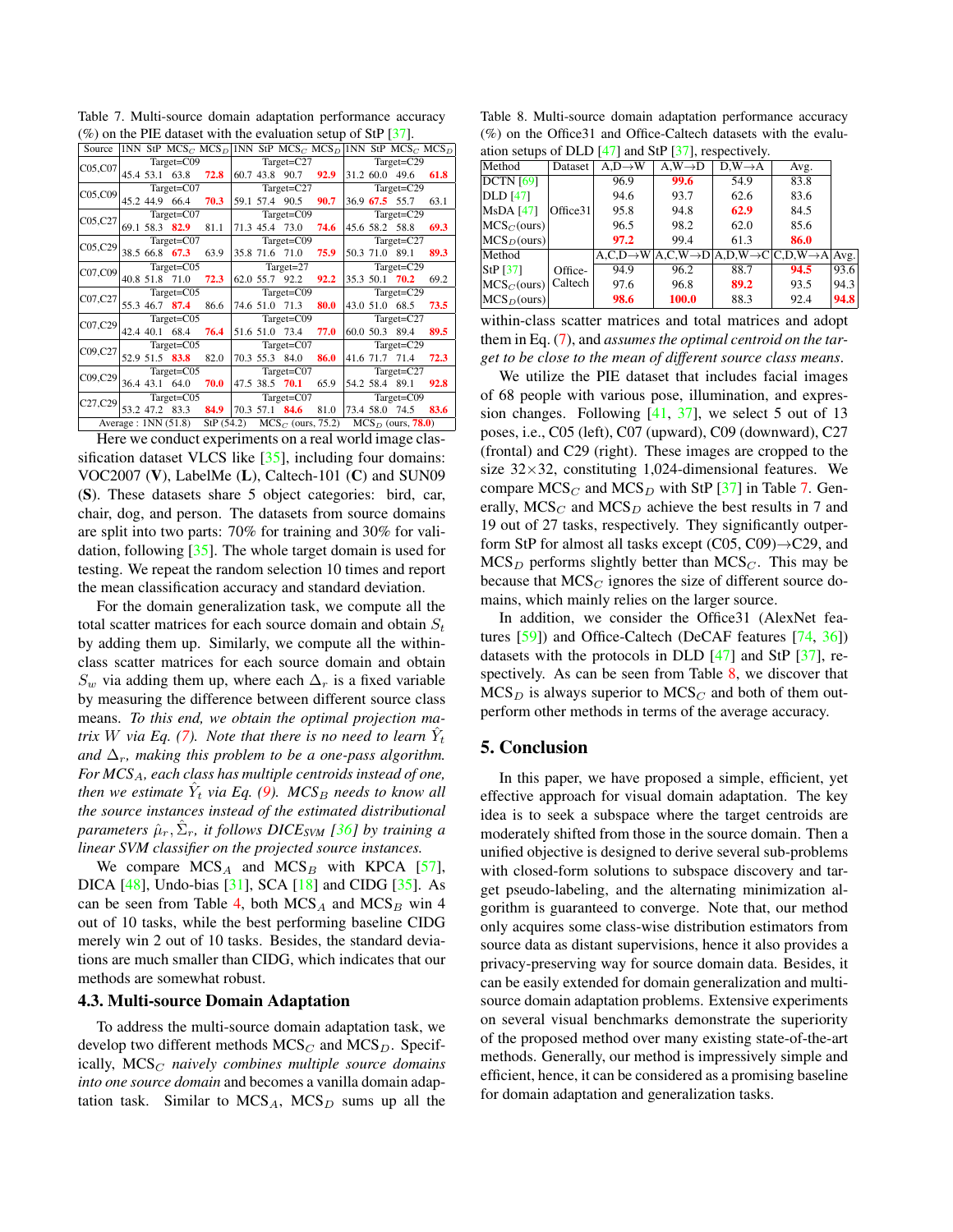### References

- <span id="page-8-17"></span>[1] S. Baker and M. Bsat. The cmu pose, illumination, and expression database. *IEEE Trans. Pattern Anal. Mach. Intell.*, 25(12):1615, 2003.
- <span id="page-8-8"></span>[2] K. Bousmalis, N. Silberman, D. Dohan, D. Erhan, and D. Krishnan. Unsupervised pixel-level domain adaptation with generative adversarial networks. In *Proc. CVPR*, pages 3722–3731, 2017.
- <span id="page-8-10"></span>[3] K. Bousmalis, G. Trigeorgis, N. Silberman, D. Krishnan, and D. Erhan. Domain separation networks. In *Proc. NIPS*, pages 343–351, 2016.
- <span id="page-8-26"></span>[4] P. P. Busto and J. Gall. Open set domain adaptation. In *Proc. ICCV*, pages 754–763, 2017.
- <span id="page-8-21"></span>[5] M. Chen, Z. Xu, K. Q. Weinberger, and F. Sha. Marginalized denoising autoencoders for domain adaptation. In *Proc. ICML*, pages 1627–1634, 2012.
- <span id="page-8-15"></span>[6] B. Chidlovskii, S. Clinchant, and G. Csurka. Domain adaptation in the absence of source domain data. In *Proc. ACM SIGKDD*, pages 451–460, 2016.
- <span id="page-8-5"></span>[7] W.-S. Chu, F. De la Torre, and J. F. Cohn. Selective transfer machine for personalized facial expression analysis. *IEEE Trans. Pattern Anal. Mach. Intell.*, 39(3):529–545, 2017.
- <span id="page-8-0"></span>[8] N. Courty, R. Flamary, D. Tuia, and A. Rakotomamonjy. Optimal transport for domain adaptation. *IEEE Trans. Pattern Anal. Mach. Intell.*, 39(9):1853–1865, 2017.
- <span id="page-8-18"></span>[9] G. Csurka. Domain adaptation for visual applications: A comprehensive survey. *arXiv preprint arXiv:1702.05374*, 2017.
- <span id="page-8-20"></span>[10] G. Csurka, B. Chidlovskii, and S. Clinchant. Adapted domain specific class means. In *Proc. ICCV Workshop*, pages 7–11, 2015.
- <span id="page-8-19"></span>[11] G. Csurka, B. Chidlovskii, and F. Perronnin. Domain adaptation with a domain specific class means classifier. In *Proc. ECCV Workshop*, pages 32–46, 2014.
- <span id="page-8-14"></span>[12] C. Ding and T. Li. Adaptive dimension reduction using discriminant analysis and k-means clustering. In *Proc. ICML*, pages 521–528, 2007.
- <span id="page-8-28"></span>[13] Z. Ding, S. Li, M. Shao, and Y. Fu. Graph adaptive knowledge transfer for unsupervised domain adaptation. In *Proc. ECCV*, pages 36–52, 2018.
- <span id="page-8-3"></span>[14] T. Evgeniou and M. Pontil. Regularized multi-task learning. In *Proc. ACM SIGKDD*, pages 109–117, 2004.
- <span id="page-8-12"></span>[15] B. Fernando, A. Habrard, M. Sebban, and T. Tuytelaars. Unsupervised visual domain adaptation using subspace alignment. In *Proc. ICCV*, pages 2960–2967, 2013.
- <span id="page-8-23"></span>[16] K. Fukunaga. *Introduction to statistical pattern recognition*. Academic Press Professional, Inc., 1990.
- <span id="page-8-7"></span>[17] Y. Ganin and V. Lempitsky. Unsupervised domain adaptation by backpropagation. In *Proc. ICML*, pages 1180–1189, 2015.
- <span id="page-8-36"></span>[18] M. Ghifary, D. Balduzzi, W. B. Kleijn, and M. Zhang. Scatter component analysis: A unified framework for domain adaptation and domain generalization. *IEEE Trans. Pattern Anal. Mach. Intell.*, 39(7):1414–1430, 2017.
- <span id="page-8-9"></span>[19] M. Ghifary, W. B. Kleijn, M. Zhang, D. Balduzzi, and W. Li. Deep reconstruction-classification networks for unsu-

pervised domain adaptation. In *Proc. ECCV*, pages 597–613, 2016.

- <span id="page-8-27"></span>[20] B. Gholami, O. Rudovic, and V. Pavlovic. Punda: Probabilistic unsupervised domain adaptation for knowledge transfer across visual categories. In *Proc. ICCV*, pages 3601–3610, 2017.
- <span id="page-8-16"></span>[21] B. Gong, Y. Shi, F. Sha, and K. Grauman. Geodesic flow kernel for unsupervised domain adaptation. In *Proc. CVPR*, pages 2066–2073, 2012.
- <span id="page-8-22"></span>[22] I. Goodfellow, J. Pouget-Abadie, M. Mirza, B. Xu, D. Warde-Farley, S. Ozair, A. Courville, and Y. Bengio. Generative adversarial nets. In *Proc. NIPS*, pages 2672–2680, 2014.
- <span id="page-8-11"></span>[23] R. Gopalan, R. Li, and R. Chellappa. Domain adaptation for object recognition: An unsupervised approach. In *Proc. ICCV*, pages 999–1006, 2011.
- <span id="page-8-6"></span>[24] A. Gretton, K. M. Borgwardt, M. Rasch, B. Schölkopf, and A. J. Smola. A kernel method for the two-sample-problem. In *Proc. NIPS*, pages 513–520, 2007.
- <span id="page-8-24"></span>[25] G. Griffin, A. Holub, and P. Perona. Caltech-256 object category dataset. Technical report 7694, 2007.
- <span id="page-8-29"></span>[26] K. He, X. Zhang, S. Ren, and J. Sun. Deep residual learning for image recognition. In *Proc. CVPR*, pages 770–778, 2016.
- <span id="page-8-25"></span>[27] S. Herath, M. T. Harandi, and F. Porikli. Learning an invariant hilbert space for domain adaptation. In *Proc. CVPR*, pages 3956–3965, 2017.
- <span id="page-8-33"></span>[28] J. J. Hull. A database for handwritten text recognition research. *IEEE Trans. Pattern Anal. Mach. Intell.*, 16(5):550– 554, 1994.
- <span id="page-8-31"></span>[29] G. Kang, L. Zheng, Y. Yan, and Y. Yang. Deep adversarial attention alignment for unsupervised domain adaptation: the benefit of target expectation maximization. In *Proc. ECCV*, pages 420–436, 2018.
- <span id="page-8-4"></span>[30] Z. Kang, K. Grauman, and F. Sha. Learning with whom to share in multi-task feature learning. In *Proc. ICML*, pages 521–528, 2011.
- <span id="page-8-35"></span>[31] A. Khosla, T. Zhou, T. Malisiewicz, A. A. Efros, and A. Torralba. Undoing the damage of dataset bias. In *Proc. ECCV*, pages 158–171, 2012.
- <span id="page-8-13"></span>[32] P. Koniusz, Y. Tas, and F. Porikli. Domain adaptation by mixture of alignments of second-or higher-order scatter tensors. In *Proc. CVPR*, pages 7139–7148, 2017.
- <span id="page-8-32"></span>[33] Y. LeCun, L. Bottou, Y. Bengio, and P. Haffner. Gradientbased learning applied to document recognition. *Proc. IEEE*, 86(11):2278–2324, 1998.
- <span id="page-8-1"></span>[34] W. Li, L. Chen, D. Xu, and L. Van Gool. Visual recognition in rgb images and videos by learning from rgb-d data. *IEEE Trans. Pattern Anal. Mach. Intell.*, 40(8):2030–2036, 2018.
- <span id="page-8-30"></span>[35] Y. Li, M. Gong, X. Tian, T. Liu, and D. Tao. Domain generalization via conditional invariant representations. In *Proc. AAAI*, pages 3579–3587, 2018.
- <span id="page-8-2"></span>[36] J. Liang, R. He, Z. Sun, and T. Tan. Aggregating randomized clustering-promoting invariant projections for domain adaptation. *IEEE Trans. Pattern Anal. Mach. Intell.*, 41(5):1027– 1042, 2019.
- <span id="page-8-34"></span>[37] H. Liu, M. Shao, Z. Ding, and Y. Fu. Structure-preserved unsupervised domain adaptation. *IEEE Trans. Knowl. Data Eng.*, 31(4):799–812, 2019.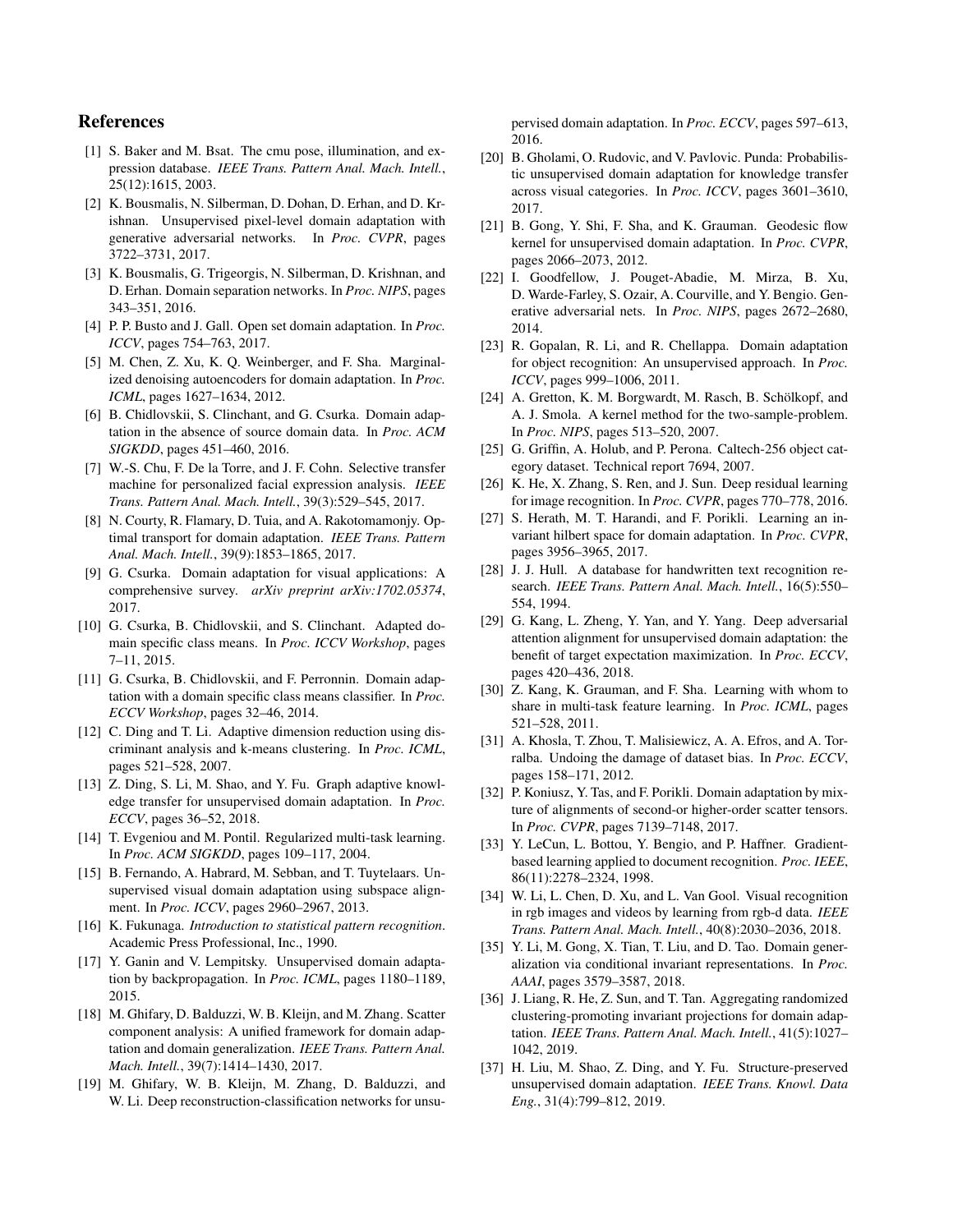- <span id="page-9-13"></span>[38] M.-Y. Liu and O. Tuzel. Coupled generative adversarial networks. In *Proc. NIPS*, pages 469–477, 2016.
- <span id="page-9-9"></span>[39] M. Long, Y. Cao, J. Wang, and M. I. Jordan. Learning transferable features with deep adaptation networks. In *Proc. ICML*, pages 97–105, 2015.
- <span id="page-9-30"></span>[40] M. Long, Z. Cao, J. Wang, and M. I. Jordan. Conditional adversarial domain adaptation. In *Proc. NeurIPS*, pages 1640– 1650, 2018.
- <span id="page-9-16"></span>[41] M. Long, J. Wang, G. Ding, J. Sun, and P. S. Yu. Transfer feature learning with joint distribution adaptation. In *Proc. ICCV*, pages 2200–2207, 2013.
- <span id="page-9-7"></span>[42] M. Long, J. Wang, G. Ding, J. Sun, and P. S. Yu. Transfer joint matching for unsupervised domain adaptation. In *Proc. CVPR*, pages 1410–1417, 2014.
- <span id="page-9-29"></span>[43] M. Long, H. Zhu, J. Wang, and M. I. Jordan. Unsupervised domain adaptation with residual transfer networks. In *Proc. NIPS*, pages 136–144, 2016.
- <span id="page-9-10"></span>[44] M. Long, H. Zhu, J. Wang, and M. I. Jordan. Deep transfer learning with joint adaptation networks. In *Proc. ICML*, pages 2208–2217, 2017.
- <span id="page-9-28"></span>[45] H. Lu, C. Shen, Z. Cao, Y. Xiao, and A. van den Hengel. An embarrassingly simple approach to visual domain adaptation. *IEEE Trans. Image Process.*, 27(7):3403–3417, 2018.
- <span id="page-9-27"></span>[46] D. Luo, C. Ding, and H. Huang. Linear discriminant analysis: new formulations and overfit analysis. In *Proc. AAAI*, pages 417–422, 2011.
- <span id="page-9-37"></span>[47] M. Mancini, L. Porzi, S. Rota Bulò, B. Caputo, and E. Ricci. Boosting domain adaptation by discovering latent domains. In *Proc. CVPR*, pages 3771–3780, 2018.
- <span id="page-9-36"></span>[48] K. Muandet, D. Balduzzi, and B. Schölkopf. Domain generalization via invariant feature representation. In *Proc. ICML*, pages 10–18, 2013.
- <span id="page-9-31"></span>[49] Z. Murez, S. Kolouri, D. Kriegman, R. Ramamoorthi, and K. Kim. Image to image translation for domain adaptation. In *Proc. CVPR*, pages 4500–4509, 2018.
- <span id="page-9-34"></span>[50] Y. Netzer, T. Wang, A. Coates, A. Bissacco, B. Wu, and A. Y. Ng. Reading digits in natural images with unsupervised feature learning. In *Proc. NIPS Workshop*, 2011.
- <span id="page-9-21"></span>[51] S. J. Pan, I. W. Tsang, J. T. Kwok, and Q. Yang. Domain adaptation via transfer component analysis. *IEEE Trans. Neural Netw.*, 22(2):199–210, 2011.
- <span id="page-9-0"></span>[52] S. J. Pan and Q. Yang. A survey on transfer learning. *IEEE Trans. Knowl. Data Eng.*, 22(10):1345–1359, 2010.
- <span id="page-9-22"></span>[53] P. O. Pinheiro. Unsupervised domain adaptation with similarity learning. In *Proc. CVPR*, pages 8004–8013, 2018.
- <span id="page-9-33"></span>[54] P. Russo, F. M. Carlucci, T. Tommasi, and B. Caputo. From source to target and back: symmetric bi-directional adaptive gan. In *Proc. CVPR*, pages 8099–8108, 2018.
- <span id="page-9-19"></span>[55] K. Saenko, B. Kulis, M. Fritz, and T. Darrell. Adapting visual category models to new domains. In *Proc. ECCV*, pages 213–226, 2010.
- <span id="page-9-25"></span>[56] S. Sankaranarayanan and Y. Balaji. Generate to adapt: Aligning domains using generative adversarial networks. In *Proc. CVPR*, pages 8503–8512, 2018.
- <span id="page-9-35"></span>[57] B. Schölkopf, A. Smola, and K.-R. Müller. Nonlinear component analysis as a kernel eigenvalue problem. *Neural Computation*, 10(5):1299–1319, 1998.
- <span id="page-9-6"></span>[58] M. Sugiyama, S. Nakajima, H. Kashima, P. V. Buenau, and M. Kawanabe. Direct importance estimation with model selection and its application to covariate shift adaptation. In *Proc. NIPS*, pages 1433–1440, 2008.
- <span id="page-9-15"></span>[59] B. Sun, J. Feng, and K. Saenko. Return of frustratingly easy domain adaptation. In *Proc. AAAI*, pages 1–8, 2016.
- <span id="page-9-8"></span>[60] B. Sun and K. Saenko. Deep coral: Correlation alignment for deep domain adaptation. In *Proc. ECCV Workshop*, pages 443–450, 2016.
- <span id="page-9-23"></span>[61] T. Tommasi and B. Caputo. Frustratingly easy nbnn domain adaptation. In *Proc. ICCV*, pages 897–904, 2013.
- <span id="page-9-20"></span>[62] A. Torralba and A. A. Efros. Unbiased look at dataset bias. In *Proc. CVPR*, pages 1521–1528, 2011.
- <span id="page-9-3"></span>[63] E. Tzeng, J. Hoffman, T. Darrell, and K. Saenko. Simultaneous deep transfer across domains and tasks. In *Proc. ICCV*, pages 4068–4076, 2015.
- <span id="page-9-2"></span>[64] E. Tzeng, J. Hoffman, K. Saenko, and T. Darrell. Adversarial discriminative domain adaptation. In *Proc. CVPR*, pages 7167–7266, 2017.
- <span id="page-9-24"></span>[65] E. Tzeng, J. Hoffman, N. Zhang, K. Saenko, and T. Darrell. Deep domain confusion: Maximizing for domain invariance. *arXiv preprint arXiv:1412.3474*, 2014.
- <span id="page-9-1"></span>[66] H. Venkateswara, S. Chakraborty, and S. Panchanathan. Deep-learning systems for domain adaptation in computer vision: Learning transferable feature representations. *IEEE Signal Process. Mag.*, 34(6):117–129, 2017.
- <span id="page-9-18"></span>[67] J. Wang, W. Feng, Y. Chen, H. Yu, M. Huang, and P. S. Yu. Visual domain adaptation with manifold embedded distribution alignment. In *Proc. ACM MM*, pages 402–410, 2018.
- <span id="page-9-12"></span>[68] S. Xie, Z. Zheng, L. Chen, and C. Chen. Learning semantic representations for unsupervised domain adaptation. In *Proc. ICML*, pages 5423–5432, 2018.
- <span id="page-9-38"></span>[69] R. Xu, Z. Chen, W. Zuo, J. Yan, and L. Lin. Deep cocktail network: Multi-source unsupervised domain adaptation with category shift. In *Proc. CVPR*, pages 3964–3973, 2018.
- <span id="page-9-4"></span>[70] Y. Xu, S. J. Pan, H. Xiong, Q. Wu, R. Luo, H. Min, and H. Song. A unified framework for metric transfer learning. *IEEE Trans. Knowl. Data Eng.*, 29(6):1158–1171, 2017.
- <span id="page-9-26"></span>[71] J. Yang, R. Yan, and A. G. Hauptmann. Cross-domain video concept detection using adaptive svms. In *Proc. ACM MM*, pages 188–197, 2007.
- <span id="page-9-5"></span>[72] B. Zadrozny. Learning and evaluating classifiers under sample selection bias. In *Proc. ICML*, 2004.
- <span id="page-9-11"></span>[73] W. Zellinger, T. Grubinger, E. Lughofer, T. Natschläger, and S. Saminger-Platz. Central moment discrepancy (cmd) for domain-invariant representation learning. In *Proc. ICLR*, 2017.
- <span id="page-9-17"></span>[74] J. Zhang, W. Li, and P. Ogunbona. Joint geometrical and statistical alignment for visual domain adaptation. In *Proc. CVPR*, pages 5150–5158, 2017.
- <span id="page-9-32"></span>[75] W. Zhang, W. Ouyang, W. Li, and D. Xu. Collaborative and adversarial network for unsupervised domain adaptation. In *Proc. CVPR*, pages 3801–3809, 2018.
- <span id="page-9-14"></span>[76] J.-Y. Zhu, T. Park, P. Isola, and A. A. Efros. Unpaired imageto-image translation using cycle-consistent adversarial networks. In *Proc. ICCV*, pages 2242–2251, 2017.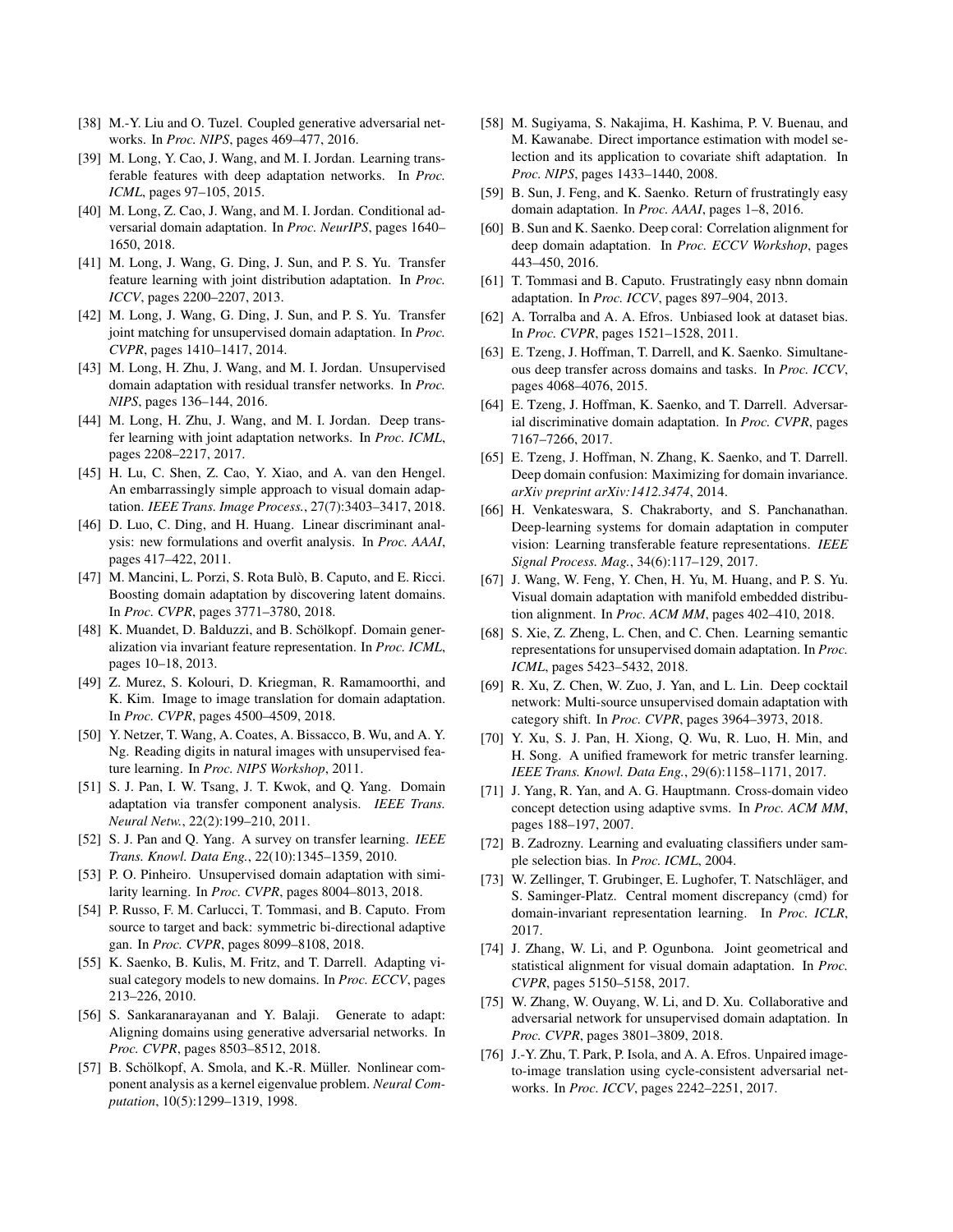# Supplementary Material for "Distant Supervised Centroid Shift: A Simple and Efficient Approach to Visual Domain Adaptation"

Jian Liang, Ran He, Zhenan Sun and Tieniu Tan [liangjian92@gmail.com](mailto:liangjian92@gmail.com)

### Abstract

*In the supplemental material, we mainly provide the detailed algorithms of our extensions to domain generalization and multi-source domain adaptation tasks and analyze the visualization results of the sought subspaces by our method and several state-of-the-art approaches via t-SNE*[1](#page-10-0) *.*

### 1. Details of Domain Generalization

Regarding the domain generalization task, we adopt the same objective function as unsupervised domain adaptation, the only difference lies in that we know the labels and centroids in the so-called 'target' domain, *i.e*., we merely need to learn the projection matrix W for  $\theta$  source domains.

$$
\min_{W} \text{trace}\{\frac{W(S_w + \beta \sum_{r,i,j>i} \Delta_{r,i,j} \Delta_{r,i,j}^T + \lambda I)W^T}{WS_t W^T}\},\tag{1}
$$

where  $S_t = \sum_i S_t^i$  and  $S_w = \sum_i S_w^i$ , and  $S_t^i$  and  $S_w^i$  are the total and within-class scatter variance matrices of the ith source domain, respectively.  $\Delta_{r,i,j} = \hat{\mu}_{r,i} - \hat{\mu}_{r,j}$  denotes the distance of the  $r$ -th class mean between the  $i$ -th source domain and the j-th source domain, and  $\hat{\mu}_{r,i}$  is the r-th class mean (centroid) in the  $i$ -th source domain.

Once the optimal projection  $W$  is obtained via the generalized eigenvalue decomposition problem, we propose two methods  $MCS_A$  and  $MCS_B$  to infer the labels of the target instances that are not accessed in the training phase. Specifically, the classification rule of MCS<sub>A</sub> with  $\theta \times C$  centroids  $\{\hat{\mu}_i\}_{i=1}^{\theta C}$  is shown in the following,

$$
y = \text{mod}(\arg\min_{i \in [1, \theta C]} \{ (x_i^t - \hat{\mu}_i)^T S_p (x_i^t - \hat{\mu}_i) \}, C). \tag{2}
$$

Note that,  $y = 0 \rightarrow y = C$  is executed to caluclate the cross-domain classification accuracy.

Unlike  $MCS_A$  that does not need to access the source domain data,  $MCS<sub>B</sub>$  utilizes all the projected source domain data to train a linear SVM classifier. For each target instance, we first obtain the projected feature and predict the label via the learned SVM classifier.

#### 2. Details of Multi-source Domain Adaptation

Given  $\theta$  source domains, we also develop two methods  $MCS_C$  and  $MCS_D$  to infer the labels of the target instances that are utilized in the training phase. Specifically,  $MCS<sub>C</sub>$  naively combines multiple source domains into one source domain and becomes a vanilla domain adaptation task. Then we obtain the labels of the target instances via Algorithm 1. Similar to  $MCS_A$ ,  $MCS_D$  sums up all the within-class scatter matrices and total matrices and adopt them, and assumes the optimal centroid on the target to be close to the mean of different source class means. The detailed objective function is shown below:

$$
\min_{W} \text{trace}\left\{\frac{W(S_w + \sum_{r} \beta_r \Delta_r \Delta_r^T + \lambda I)W^T}{WS_t W^T}\right\},\qquad(3)
$$

where  $S_w=\sum_i(x_i^t-\hat{\mu}_{\hat{y}_i^t}-\Delta_{\hat{y}_i^t})(x_i^t-\hat{\mu}_{\hat{y}_i^t}-\Delta_{\hat{y}_i^t})^T+\sum_iS_w^i$ and  $S_t = \sum_i (x_i^t) (x_i^t)^T + \sum_i S_t^i$ , and  $S_t^i$  and  $S_w^i$  are the total and within-class scatter variance matrices of the  $i$ -th source domain, respectively.  $\hat{\mu}_r = \frac{\sum_i \hat{\mu}_{r,i}}{\theta}$  denotes the *r*-th source centroid of multiple source domains, the computation of  $\beta_r$ is the same as vanilla domain adaptation in Algorithm 1.

### 3. t-SNE Visualization Results

For visualization comparisons, we select the  $A \rightarrow D$  in the Office31 dataset and the A→C task in the Office-Caltech dataset for our method and several classical shallow methods [\[3,](#page-12-0) [5,](#page-12-1) [6,](#page-12-2) [2\]](#page-12-3). The visualization results are shown in Fig. [1](#page-11-0) and Fig. [2,](#page-11-1) and the source data and target data are marked as red and blue dots, respectively. As can be seen from Fig. [1,](#page-11-0) JGSA [\[6\]](#page-12-2) and DICE [\[2\]](#page-12-3) performs better than JDA [\[3\]](#page-12-0) and CORAL [\[5\]](#page-12-1) since each class are well separated. For our method MCS, the source domain and the target domain are not well aligned since we assume the centroid shift, however, the classes are still well separated. Compared with other methods, MCS owns the best accuracy among these

<span id="page-10-0"></span><sup>1</sup><https://lvdmaaten.github.io/tsne/>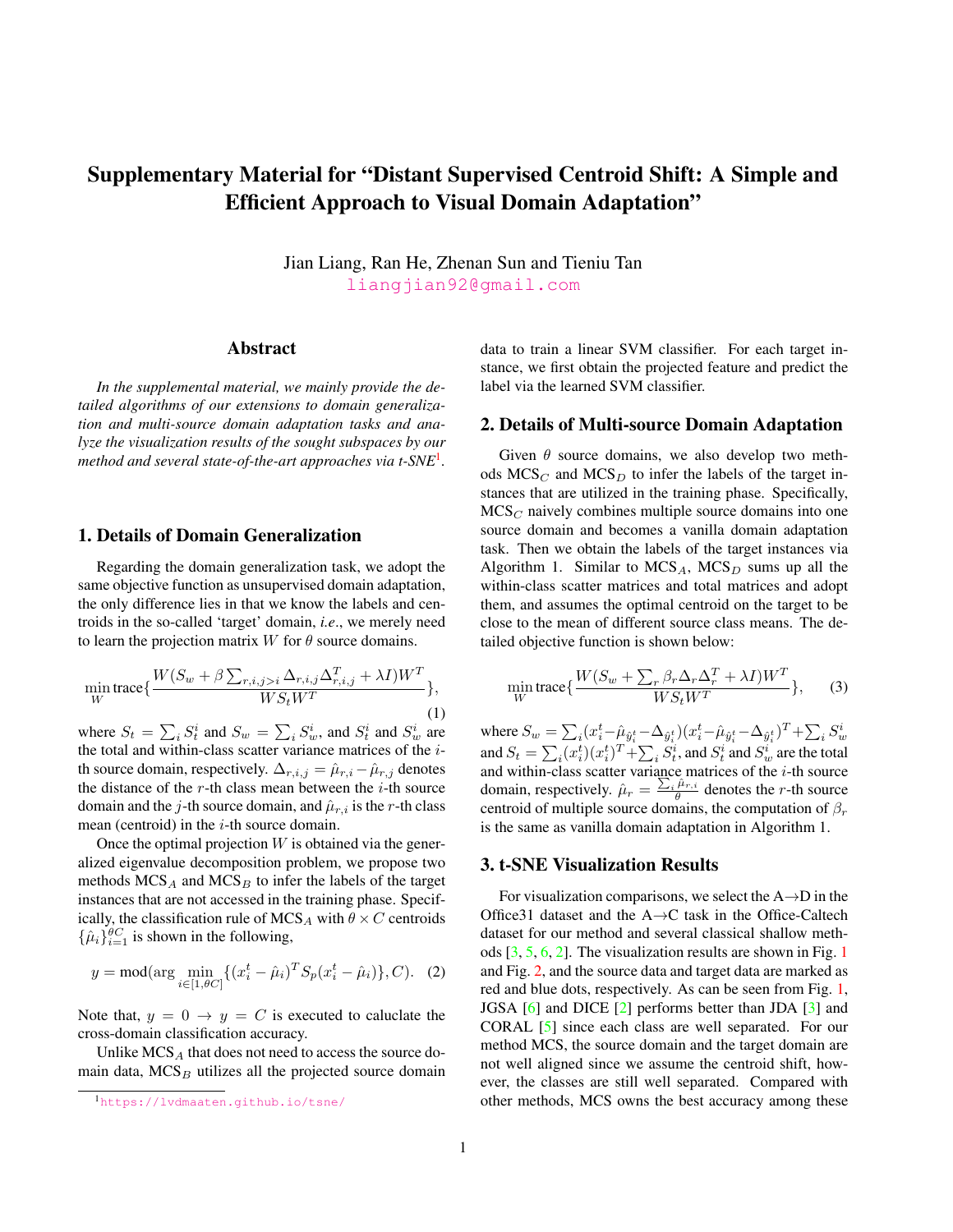

(a) Original features (b) JDA [\[3\]](#page-12-0) (c) CORAL [\[5\]](#page-12-1)







<span id="page-11-0"></span>(d)  $JGSA [6]$  $JGSA [6]$  (e)  $DICE [2]$  $DICE [2]$  (f)  $MCS$  (ours)

Figure 1. t-SNE visualizations of sought subspaces by different unsupervised domain adaptation methods for the A→D task on the Office31 dataset with the evaluation setup of  $[2]$  via AlexNet-FC<sub>7</sub> features. [# source domain A: 2,817, # target domain D: 498.]



<span id="page-11-1"></span>(d) JGSA [\[6\]](#page-12-2) (e) DICE [\[2\]](#page-12-3) (f) MCS (ours) Figure 2. t-SNE visualizations of sought subspaces by different unsupervised domain adaptation methods for the A→C task on the Office-Caltech dataset with the evaluation setup of [\[1\]](#page-12-4) via VGG-FC<sub>6</sub> features. [# source domain A: 200, # target domain C: 1,193.]